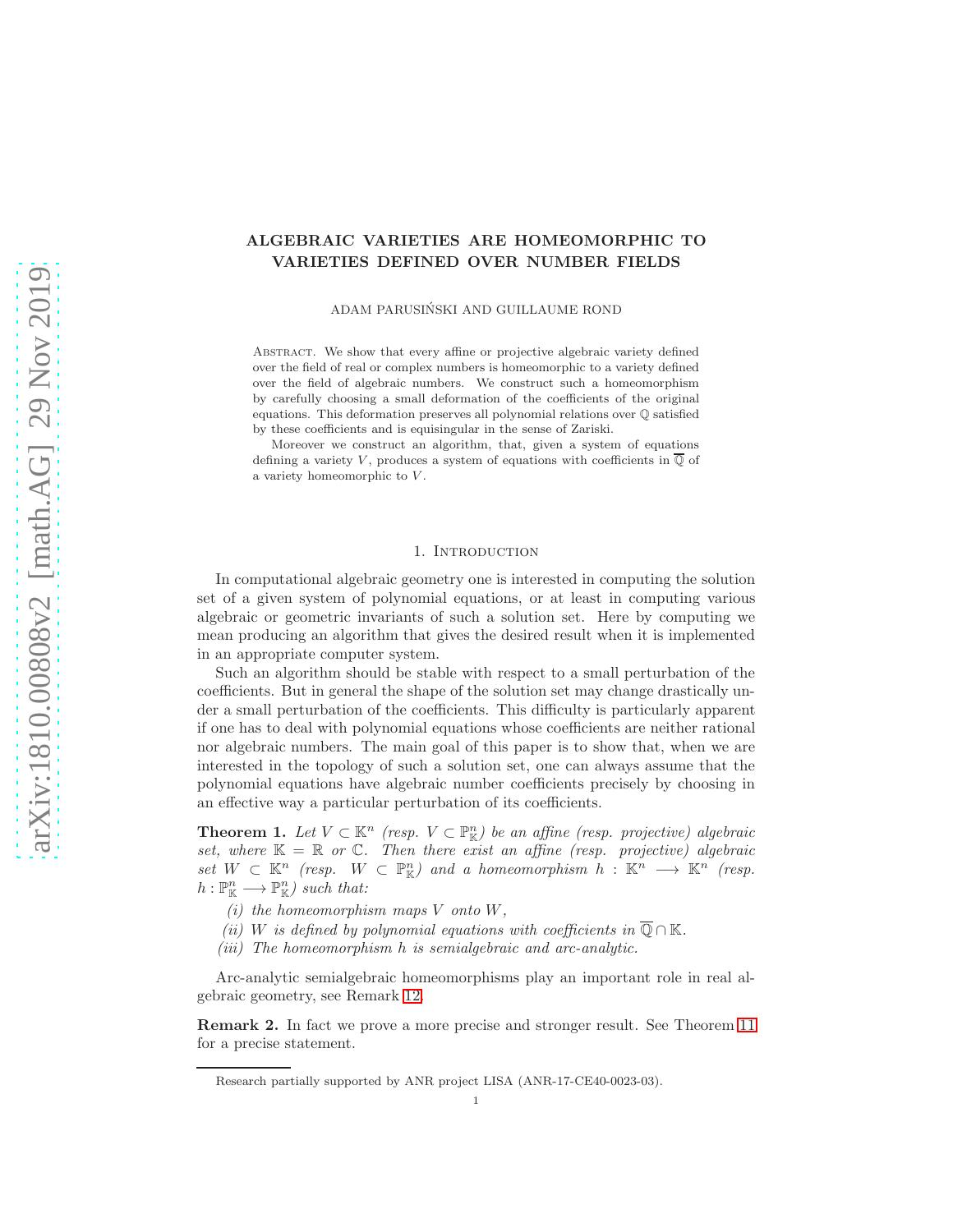In the proof of Theorem [11](#page-7-1) we show that  $W$  can obtained by a small deformation of the coefficients of the equations defining V. Let denote these coefficients by  $g_{i,\alpha}$ . The deformation is denoted by  $t \mapsto g_{i,\alpha}(t)$  with  $g_{i,\alpha}(0) = g_{i,\alpha}$ . This deformation is constructed in such a way that every polynomial relation with rational coefficients satisfied by the  $g_{i,\alpha}$  is satisfied by the  $g_{i,\alpha}(t)$  for every t, c.f. Theorem [4.](#page-2-0) So we can prove that the deformation is equisingular in the sense of Zariski since this equisingularity condition can be encoded in term of the vanishing and the nonvanishing of polynomial relations on the  $g_{i,\alpha}(t)$ . In particular this deformation is topologically trivial.

The first part of this paper is devoted to the proof of Theorem [4,](#page-2-0) an approximation result similar to the one given in [\[Ro\]](#page-15-0). In the next part we recall the notion of Zariski equisingularity. The proof of Theorem [11](#page-7-1) is given in the following part. Finally we provide an algorithm that, given the equations defining  $V$ , computes the equations defining W. This algorithm is based on the proof of Theorem [11.](#page-7-1)

1.1. Topologically trivial stratifications. Theorem [1](#page-0-0) can be also proven by the following general argument. Denote, as above, the coefficients of the polynomials  $F_1, \ldots, F_r$  defining V by  $g_{i,\alpha}$  and denote their number by N. Let  $\mathcal{V} \subset \mathbb{K}^N \times \mathbb{K}^n$ be the zero set of  $F_1, \ldots, F_r$ , where we consider their coefficients as parameters  $(c_{i,\alpha}) \in \mathbb{K}^N$ . Thus V is the fiber of V over  $(g_{i,\alpha})$ . There exists a stratification S of the coefficients space  $\mathbb{K}^N$  such that the fibres of  $\mathcal V$  are locally topologically trivial over each stratum. Such a stratification can be, for instance, constructed by Zariski equisingularity, and in this case, by construction, each stratum  $S$  of  $S$  is described by polynomial equations and inequalities in  $c_{i,\alpha}$  with coefficients in  $\mathbb{Q}$ . Therefore, Theorem [1](#page-0-0) follows from the fact that  $\overline{\mathbb{Q}} \cap S$  is dense in S (this follows, for instance, from our Theorem [4\)](#page-2-0). It seems that this argument was known to specialists in equisingularity theory, though we couldn't have found it in literature.

In the real algebraic (or semialgebraic) set-up one can put the above argument in terms of Tarski's transfer principle, cf. [\[BCR\]](#page-14-0) Ch. 5. More precisely, let us first work over the real closed field of algebraic numbers  $\mathbb{R}_{alg} = \overline{\mathbb{Q}} \cap \mathbb{R}$ . By Hardt's trivialization theorem [\[H80\]](#page-15-1) there is a stratification of  $\mathcal{S}_{alg}$  of  $\mathbb{R}^N_{alg}$  that trivializes V. Moreover, the trivialization maps are semialgebraic. By Tarski's transfer principle both the stratification and the trivializations extend to  $\mathbb{R}$ , that is the same equations and inequalities give a stratification  $S$  of  $\mathbb{R}^N$ , that is locally trivial with the trivializations given exactly by the same formulae.

Our approach is slightly different since we do not stratify the coefficient space. Instead, as we explained above, we produce a deformation of the coefficients, that preserves polynomial relations with rational coefficients and therefore is topologically trivial. For the last argument we use Zariski equisingularity, since it works over both  $\mathbb R$  and  $\mathbb C$ , and gives trivialization with many additional properties (including semialgebraicity). This deformation is based directly on the properties of the field extension of  $\mathbb Q$  generated by the coefficients  $g_{i,\alpha}$ . For instance, it is particularly simple if this extension is purely transcendental, see Remark [13.](#page-7-2)

Acknowledgements. We would like to thank an anonymous referee for drawing our attention to the role of transfer principle in this context.

**Notation.** For a vector of indeterminates  $x = (x_1, \ldots, x_n)$ ,  $x^i$  denotes the vector of indeterminates  $(x_1, \ldots, x_i)$ . To avoid confusion, variables will be denoted by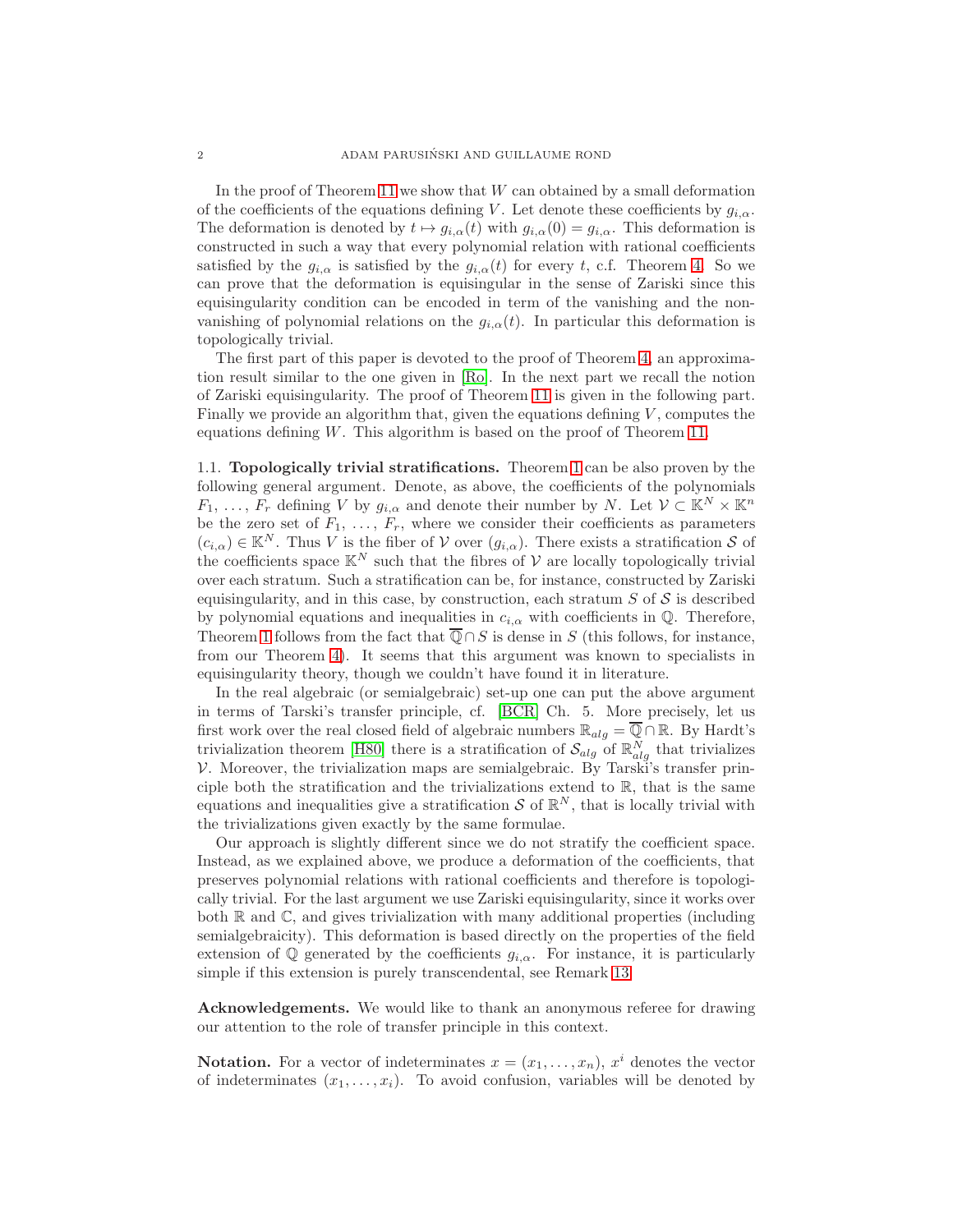normal letters t and elements of  $\mathbb K$  will be denoted by bold letters t. For a field K the ring of algebraic power series is denoted by  $\mathbb{K}\langle x\rangle$ .

### 2. An approximation result

Let  $\Omega \subset \mathbb{K}^r$  be open and non-empty and let  $\varphi$  be an analytic function on  $\Omega$ . We say that  $\varphi$  is a *Nash function* at  $a \in \Omega$  if there exist an open neighborhood U of a in  $\Omega$  and a nonzero polynomial  $P \in \mathbb{K}[t_1,\ldots,t_r,z]$  such that  $P(\mathbf{t},\varphi(\mathbf{t}))=0$  for  $t \in U$  or, equivalently, if the Taylor series of  $\varphi$  at a is an algebraic power series. An analytic function on  $\Omega$  is a Nash function if it is a Nash function at every point of  $Ω$ . An analytic mapping  $ϕ: Ω → \mathbb{K}^N$  is a *Nash mapping* if each of its components is a Nash function. Note that if  $\Omega$  is connected and  $\varphi$  is Nash then, by analytic continuation, it satisfies one polynomial equation  $P(\mathbf{t}, \varphi(\mathbf{t})) = 0$  everywhere on  $\Omega$ .

We call a Nash function  $\varphi : \Omega \to \mathbb{K}$ , Q-algebraic (and we note  $\varphi \in QA(\Omega)$ ) if (locally) it is algebraic over  $\mathbb{Q}[t]$ , i.e. it satisfies a polynomial relation  $P(\mathbf{t}, \varphi(\mathbf{t})) = 0$ for every  $\mathbf{t} \in \Omega$  with  $P \in \mathbb{Q}[t_1,\ldots,t_r,z], P \neq 0$ . It is well known, in the case when  $\Omega$  is connected, that this means that the Taylor expansion of  $\varphi$  at a point with coordinates in  $\mathbb{Q}$  (or  $\overline{\mathbb{Q}}$ ) is an algebraic power series whose coefficients lie in a common finite field extension of  $\mathbb{Q}$ , i.e. this Taylor expansion belongs to  $\mathbb{k}\langle x \rangle$ where  $\Bbbk$  is a subfield of  $\Bbb K$  which is finite over  $\Bbb Q$  (see [\[RD84\]](#page-15-2) for example).

Remark 3. Usually, Nash functions are defined as real analytic functions defined on an open set  $\Omega \subset \mathbb{R}^r$  whose graph is semialgebraic. In particular,  $\Omega$  has to be semialgebraic. Here, we need a definition valid both for  $\mathbb{K} = \mathbb{R}$  and  $\mathbb{C}$ . Moreover, in practice, the open set  $\Omega$  will always be connected, and one may choose  $\Omega$  semialgebraic. Nash functions, as we defined above, are used sometimes in complex algebraic geometry, see for instance [\[L95\]](#page-15-3). Therefore, we have chosen a simple definition, that is slightly more general than the usual one in the real case, but easier to handle when we consider simultaneously the cases  $\mathbb{K} = \mathbb{R}$  and  $\mathbb{C}$ .

<span id="page-2-0"></span>**Theorem 4.** Let  $\mathbb{K} = \mathbb{R}$  or  $\mathbb{C}$ . Let  $\mathbf{y} \in \mathbb{K}^m \setminus \overline{\mathbb{Q}}^m$ . Denote by  $\mathbb{k}$  the field extension of Q generated by the components  $y_i$  of y. The field  $k$  is a primitive extension of a transcendental finitely generated field extension of  $\mathbb{Q}: \mathbb{k} = \mathbb{Q}(\mathbf{t}_1, \dots, \mathbf{t}_r)(\mathbf{z})$  where the  $\mathbf{t}_i \in \mathbb{K}$  are algebraically independent over Q and  $\mathbf{z} \in \mathbb{K}$  is finite of degree d over  $\mathbb{Q}(\mathbf{t}_1,\ldots,\mathbf{t}_r).$ 

Then there exist an open, connected and non-empty neighborhood of  $\mathbf{t} = (\mathbf{t}_1, ..., \mathbf{t}_r)$ ,  $\mathcal{U} \subset \mathbb{K}^r$ , a vector function well defined on  $\mathcal{U} \times \mathbb{K}$  of the form

$$
y(t,z)\in \mathbb{Q}(t)[z]^m,
$$

and a scalar function  $z(t) \in QA(\mathcal{U})$  such that

$$
\mathbf{z} = z(\mathbf{t}), \, \mathbf{y} = y(\mathbf{t}, \mathbf{z}),
$$

and for every  $f(y) \in \mathbb{Q}[y]^p$ , where  $y = (y_1, \ldots, y_m)$  is a vector of indeterminates, such that  $f(\mathbf{y}) = 0$ , we have

$$
f(y(t,z)) = 0.
$$

Moreover, the function  $z(t)$  is algebraic of degree d over  $\mathbb{Q}(t)$ .

*Proof of Theorem [4.](#page-2-0)* We denote, as in the statement of the theorem, by  $\Bbbk$  the field extension of  $\mathbb Q$  generated by the components of y, so  $\mathbb k \subset \mathbb K$ . Since there are finitely many such coefficients, k is a finitely generated field extension of  $\mathbb{Q}$ . Let  $\mathbf{t}_1, \ldots,$  $\mathbf{t}_r$  be a transcendence basis of k over  $\mathbb Q$  (with  $r \geq 1$  because  $\mathbf{y} \notin \mathbb{\overline{Q}}^m$ ) and set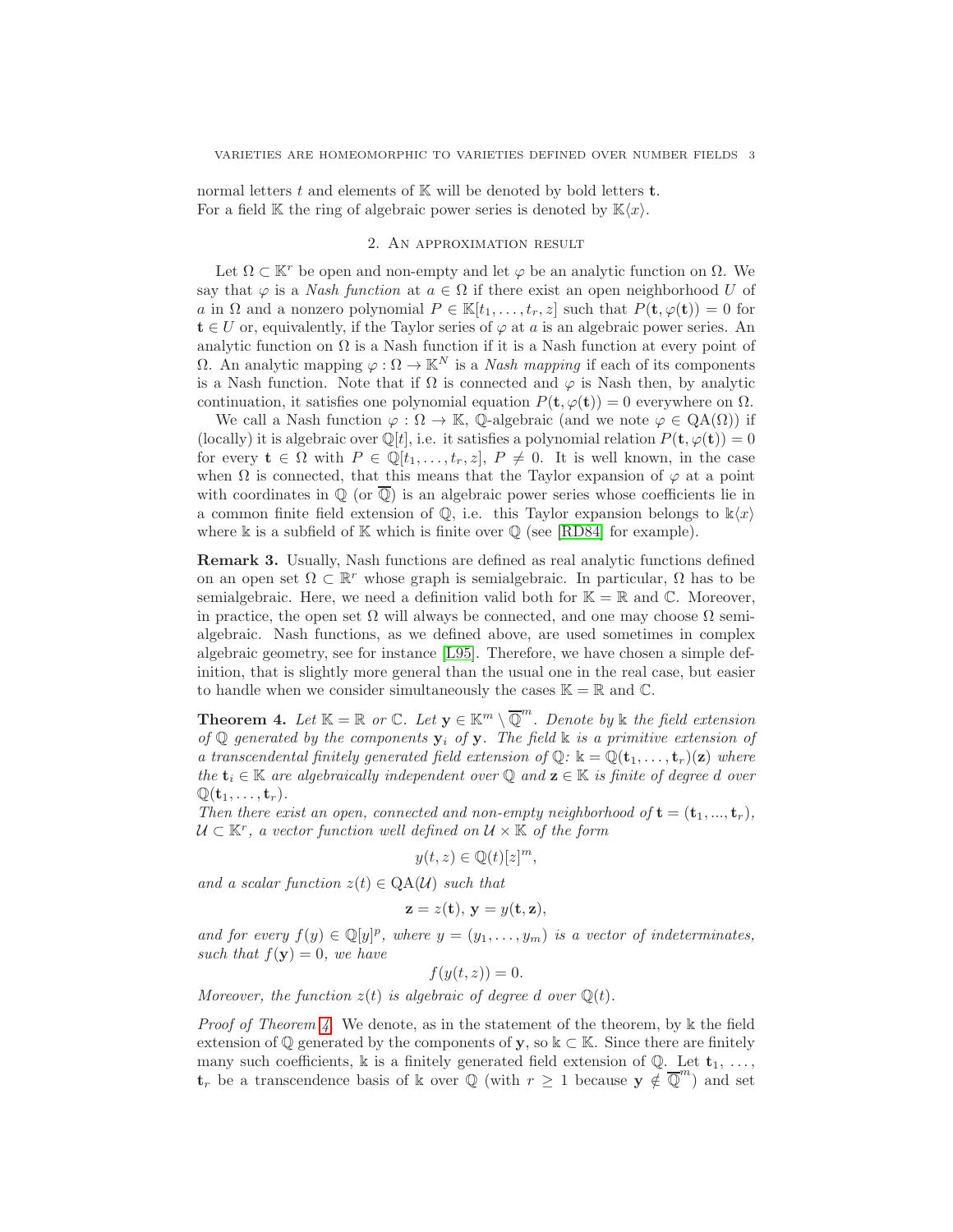$\mathbb{L} := \mathbb{Q}(\mathbf{t}_1, \dots, \mathbf{t}_r)$ . By the primitive element theorem, there exists an element  $z \in \mathbb{k}$  finite over  $\mathbb{L}$  and such that  $\mathbb{L}(z) = \mathbb{k}$ . For every  $i = 1, \ldots, m$  we can write

$$
\mathbf{y}_i = \sum_{k=0}^{d-1} \frac{p_{i,k}(\mathbf{t}_1, \dots, \mathbf{t}_r)}{q_{i,k}(\mathbf{t}_1, \dots, \mathbf{t}_r)} \mathbf{z}^k
$$

where d is the degree of **z** over L,  $p_{i,k}(t)$ ,  $q_{i,k}(t) \in \mathbb{Q}[t]$  and  $q_{i,k}(\mathbf{t}_1, \ldots, \mathbf{t}_r) \neq 0$ . By multiplying the  $p_{i,k}$  by some well-chosen polynomials we may assume that all the  $q_{i,k}(t)$  are equal, let us say to  $q(t)$ .

Let  $P(t, z) \in \mathbb{Q}(t)[z]$  be the monic polynomial of minimal degree in z such that

$$
P(\mathbf{t}_1,\ldots,\mathbf{t}_r,\mathbf{z})=0.
$$

Let  $D \subset \mathbb{K}^r$  be the discriminant locus of  $P(t, z)$  seen as a polynomial in z (i.e. D is the locus of points  $a \in \mathbb{K}^r$  such that a is a pole of one of the coefficients of P or such that  $P(a, z)$  has at least one multiple root). Since  $P(\mathbf{t}_1, \ldots, \mathbf{t}_r, z)$  has no multiple roots in an algebraic closure of  $\mathbb{L}$ , the point **t** is not in D. Then there exist  $U \subset K^r \backslash D$  a simply connected open neighborhood of **t** and analytic functions

$$
w_i: \mathcal{U} \longrightarrow \mathbb{K}, \quad i = 1, \dots, d
$$

such that

$$
P(t,z) = \prod_{i=1}^{d} (z - w_i(t))
$$

and  $w_1(\mathbf{t}_1, \ldots, \mathbf{t}_r) = \mathbf{z}$ .

Moreover the  $t \mapsto w_i(t)$  are algebraic functions over  $\mathbb{Q}[t]$ . Let us set  $\mathbb{Q}_\mathbb{K} = \mathbb{Q}$  when  $\mathbb{K} = \mathbb{R}$  and  $\mathbb{Q}_{\mathbb{K}} = \mathbb{Q} + i\mathbb{Q}$  when  $\mathbb{K} = \mathbb{C}$ . Then  $w_1 \in \mathcal{QA}(\mathcal{U})$  and the Taylor series of  $w_1$  at a point of  $\mathcal{U} \cap \mathbb{Q}_{\mathbb{K}}^r$  is an algebraic power series whose coefficients belong to a finite field extension of Q.

Since the polynomial  $q$  is not vanishing at  $t$  the function

$$
t \in \mathbb{K}^r \backslash \{q = 0\} \longmapsto \frac{1}{q(t)}
$$

is a Nash function whose Taylor series at a point of  $\mathbb{Q}_{\mathbb{K}}^r \setminus \{q = 0\}$  is an algebraic power series with rational coefficients.

Let  $b := (b_1, \ldots, b_r) \in \mathbb{Q}_{\mathbb{K}}^r \cap \mathcal{U} \setminus \{q = 0\}$ . Let us denote by  $\varphi_1(t)$  the Taylor series of  $w_1$ . Then let  $\varphi_2(t) \in \mathbb{Q}\langle t \rangle$  denote the Taylor series of  $t \mapsto \frac{1}{q(t)}$  at b. For simplicity we can make a translation and assume that b is the origin of  $K^r$ . For every  $i = 1, \ldots, m$  let us define

(2.1) 
$$
y_i(t_1,\ldots,t_r,z,v) := v \sum_{k=0}^{d-1} p_{i,k}(t_1,\ldots,t_r) z^k
$$

and

<span id="page-3-0"></span>
$$
y(t, z, v) := (y_1(t, z, v), \dots, y_m(t, z, v)).
$$

Let  $f(y) \in \mathbb{Q}[y]^p$  such that  $f(\mathbf{y}) = 0$ . We have that

$$
f(y(\mathbf{t}_1,\ldots,\mathbf{t}_r,\mathbf{z},\frac{1}{q(\mathbf{t})}))=0
$$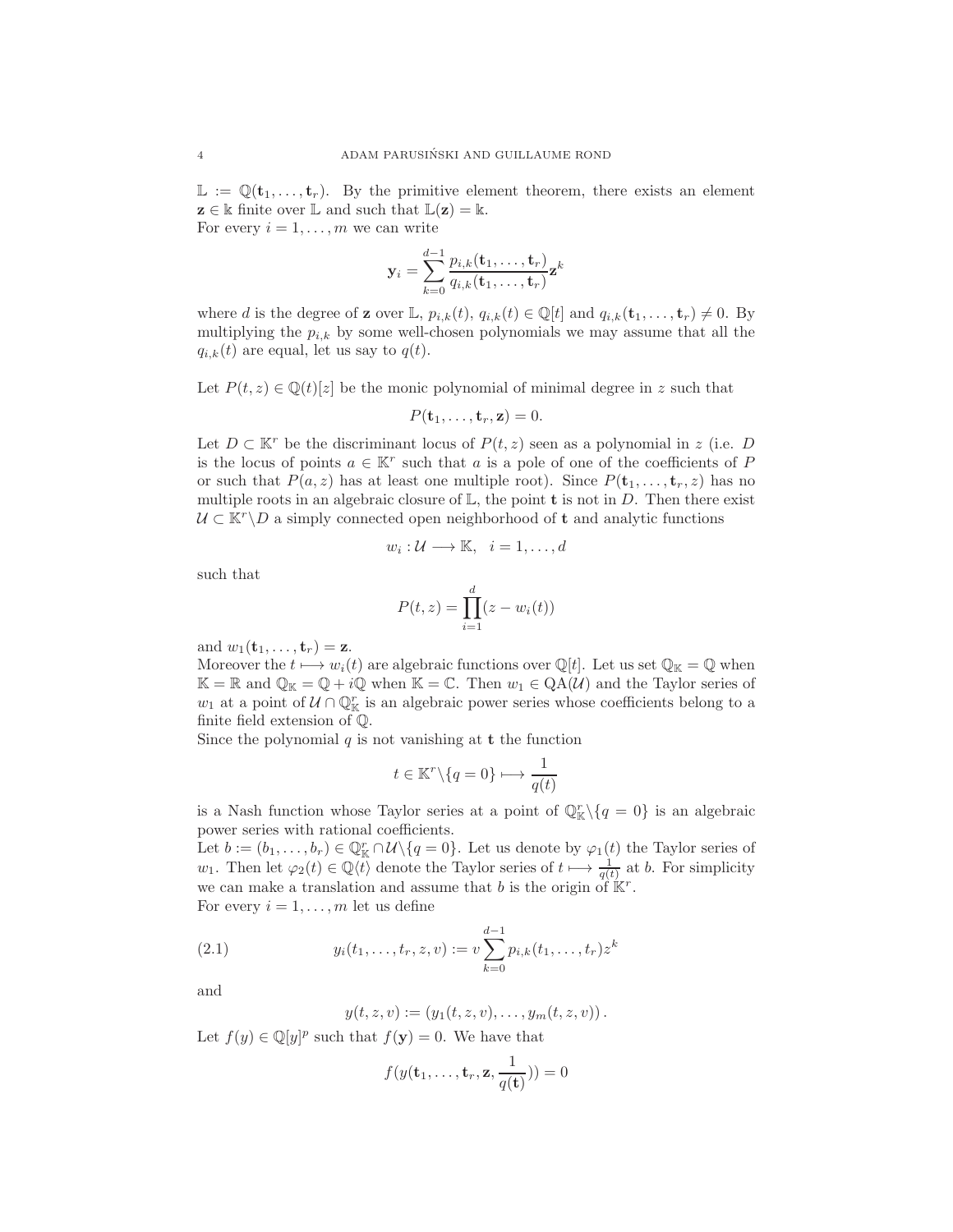or equivalently

$$
f(y(\mathbf{t}_1,\ldots,\mathbf{t}_r,\varphi_1(\mathbf{t}_1,\ldots,\mathbf{t}_r),\varphi_2(\mathbf{t}_1,\ldots,\mathbf{t}_r)))=0.
$$

But the function

$$
t \longmapsto f(y(t_1,\ldots,t_r,\varphi_1(t_1,\ldots,t_r),\varphi_2(t_1,\ldots,t_r)))
$$

is an algebraic function over  $\mathbb{Q}[t]$  and  $\mathbf{t}_1, \ldots, \mathbf{t}_r$  are algebraically independent over Q. Thus we have that

$$
f(y(t_1,...,t_r,\varphi_1(t_1,...,t_r),\varphi_2(t_1,...,t_r)))=0.
$$

Indeed, write  $f = (f_1, \ldots, f_p)$  and for each  $i = 1, \ldots, m$  consider the complex valued function

$$
\Phi_i(t) = f_i\big(y(t_1,\ldots,t_r,\varphi_1(t_1,\ldots,t_r),\varphi_2(t_1,\ldots,t_r))\big)
$$

.

Note that  $\Phi_i \in QA(\mathcal{U})$  because so is  $w_1$ . Let  $P_{1,i} \in \mathbb{Q}[t_1, \ldots, t_r, z]$  be a polynomial of minimal degree such that  $P_{1,i}(t, \Phi_i(t)) = 0$ . Note that  $P_{1,i}$  is irreducible. Write

$$
P_{1,i}(t,z) = \sum_{k=0}^{\deg P_{1,i}} a_{i,k}(t) z^k.
$$

Then  $a_{i,0}(\mathbf{t}) = 0$  since  $\Phi_i(\mathbf{t}) = 0$ . Therefore  $a_{i,0}(t) = 0$  because  $\mathbf{t}_1, \ldots, \mathbf{t}_r$  are algebraically independent over Q. Hence  $P_{1,i} = P_{2,i}z$  for some polynomial  $P_{2,i}$ , and  $P_{2,i}$  is a unit since  $P_{1,i}$  is irreducible. Therefore  $\Phi_i(t)$  vanishes identically on  $\mathcal{U}.$ 

This proves the theorem by defining

$$
y(t, z) = y(t, z, \varphi_2(t))
$$

and  $z(t) = w_1(t)$ . Indeed the coefficients of the components of  $y(t, z, \varphi_2(t))$  seen as polynomials in z are rational power series by  $(2.1)$ . Moreover  $\varphi_1(t)$  belongs to a finite field extension of  $\mathbb{Q}(t)$  of degree d since  $P(t, z)$  is irreducible.

The following lemma will be used in the proof of the main theorem:

<span id="page-4-0"></span>**Lemma 5.** Let  $\varphi(t) \in \mathbb{C}\langle t \rangle$  be a power series algebraic over  $\mathbb{Q}[t]$  and  $P(t, \Phi) \in$  $\mathbb{Q}[t, \Phi]$  be a nonzero polynomial of degree d in  $\Phi$  such that  $P(t, \varphi(t)) = 0$ . Let  $\mathbf{t} \in \mathbb{Q}^r$  be such that  $\mathbf{t}$  is not in the vanishing locus of the coefficients of  $P(t, \Phi)$  seen as a polynomial in  $\Phi$ , and such that t belongs to the domain of convergence of  $\varphi(t)$ . Then  $\varphi(\mathbf{t})$  is an algebraic number of degree  $\leq d$  over  $\mathbb{Q}$ .

*Proof.* The proof is straightforward: just replace t by **t** in the relation  $P(t, \varphi(t)) =$  $\overline{0}$ .

# 3. Zariski equisingularity

Zariski equisingularity of families of singular varieties was introduced by Zariski in [\[Za71\]](#page-15-4) (originally it was called the algebro-geometric equisingularity). Answering a question of Zariski, Varchenko showed [\[Va72,](#page-15-5) [Va73,](#page-15-6) [Va75\]](#page-15-7) that Zariski equisingular families are locally topologically trivial. In the papers [\[Va73,](#page-15-6) [Va75\]](#page-15-7) Varchenko considers the families of local singularities while the paper [\[Va72\]](#page-15-5) deals with the families of affine or projective algebraic varieties. A new method of proof of topological triviality, giving much stronger statements, was given recently in [\[PP17\]](#page-15-8). The case of families of algebraic varieties was considered in sections 5 and 9 of [\[PP17\]](#page-15-8). The version presented below follows from the proof of the main theorem,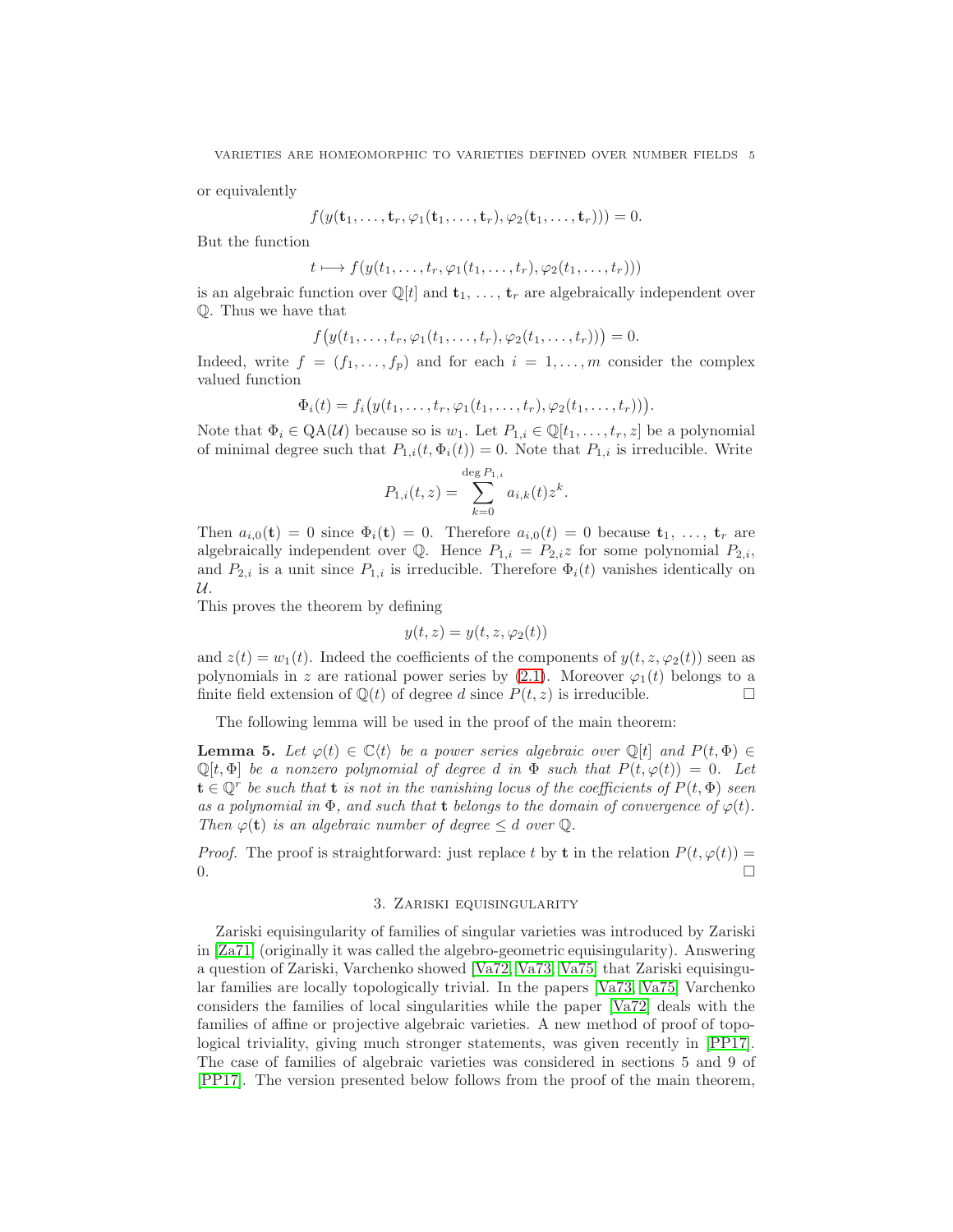Theorem 3.3, of [\[PP17\]](#page-15-8), see also Theorems 3.1 and 4.1 of [\[Va72\]](#page-15-5) in the complex case and Theorems 6.1 and 6.3 [\[Va72\]](#page-15-5) in the real case, and Proposition 5.2 and Theorem 9.2 of [\[PP17\]](#page-15-8) where the algebraic global case is treated.

<span id="page-5-0"></span>**Theorem 6.** [\[Va72\]](#page-15-5), [\[PP17\]](#page-15-8) Let V be an open connected neighborhood of **t** in  $K^r$ and let  $\mathcal{O}_{\mathcal{V}}$  denote the ring of K-analytic functions on  $\mathcal{V}$ . Let  $t = (t_1, \ldots, t_r)$  denote the variables in V and let  $x = (x_1, \ldots, x_n)$  be a set of variables in  $\mathbb{K}^n$ . Suppose that for  $i = k_0, \ldots, n$ , there are given

$$
F_i(t, x^i) = x_i^{d_i} + \sum_{j=1}^{d_i} a_{i-1,j}(t, x^{i-1}) x_i^{d_i - j} \in \mathcal{O}_{\mathcal{V}}[x^i],
$$

with  $d_i > 0$ , such that

- (i) for every  $i > k_0$ , the first non identically equal to zero generalized discriminant of  $F_i(t, x^{i-1}, x_i)$  equals  $F_{i-1}(t, x^{i-1})$  up to a multiplication by a nowhere vanishing function of  $\mathcal{O}_{\mathcal{V}}$ .
- (ii) the first non identically zero generalized discriminant of  $F_{k_0}$  is independent of x and does not vanish on  $V$ .

Let us set for every  $\mathbf{q} \in \mathcal{V}$ ,  $V_{\mathbf{q}} = \{(\mathbf{q}, \mathbf{x}) \in \mathcal{V} \times \mathbb{K}^n \mid F_n(\mathbf{q}, \mathbf{x}) = 0\}.$ Then for every  $q \in V$  there is a homeomorphism

$$
h_{\mathbf{q}}: \{\mathbf{t}\}\times\mathbb{K}^n\rightarrow\{\mathbf{q}\}\times\mathbb{K}^n
$$

such that  $h_{\mathbf{q}}(V_{\mathbf{t}}) = V_q$ .

Moreover if  $F_n = G_1 \cdots G_s$  then for every  $j = 1, \ldots, s$ 

$$
h_{\mathbf{q}}(G_j^{-1}(0) \cap (\{\mathbf{t}\} \times \mathbb{K}^n)) = G_j^{-1}(q) \cap (\{0\} \times \mathbb{K}^n).
$$

For the notion of generalized discriminants see subsection [6.3.](#page-14-1)

<span id="page-5-1"></span>**Remark 7.** The homeomorphism  $h_{q}$  of Theorem [6](#page-5-0) can be written  $h_{q}(t, x)$  =  $(q, \Psi_{\mathbf{q}}(x))$ , i.e., as a family of homeomorphisms  $\Psi_{\mathbf{q}} : \mathbb{K}^n \to \mathbb{K}^n$ . If  $F_i$  are homogeneous polynomials in x, then the homeomorphisms  $\Psi_{q}$  satisfy, by construction,

$$
\forall \lambda \in \mathbb{K}^*, \forall x \in \mathbb{K}^n \quad \Psi_{\mathbf{q}}(\lambda x) = \lambda \Psi_{\mathbf{q}}(x)
$$

Hence if we define  $\mathbb{P}(V_q) = \{(\mathbf{q}, \mathbf{x}) \in \mathcal{V} \times \mathbb{P}^n_{\mathbb{K}} \mid F_n(\mathbf{q}, \mathbf{x}) = 0\}$ , the homeomorphism  $h_{\mathbf{q}}$  induces an homeomorphism between  $\mathbb{P}(V_{\mathbf{t}})$  and  $\mathbb{P}(V_{\mathbf{q}})$ .

Remark 8. By construction of [\[Va72,](#page-15-5) [Va73,](#page-15-6) [Va75\]](#page-15-7) and [\[PP17\]](#page-15-8), the homeomorphisms  $h_{\mathbf{q}}$  can be obtained by a local topological trivialization. That is there is a neighborhood  $W$  of **t** in  $K^r$  and a homeomorphism

$$
\Phi: \mathcal{W} \times \mathbb{K}^n \to \mathcal{W} \times \mathbb{K}^n
$$

such that  $\Phi(\mathbf{q},x) = (\mathbf{q}, h_{\mathbf{q}}(x))$ . Moreover, as follows from [\[PP17\]](#page-15-8), we may require that:

- (1) The homeomorphism  $\Phi$  is subanalytic. In the algebraic case, that is in the case considered in this paper, we replace in the assumptions  $\mathcal{O}_{\mathcal{V}}$  by the ring of K-valued Nash functions on  $V$ . Then  $\Phi$  can be chosen semialgebraic.
- (2)  $\Phi$  is arc-wise analytic, see Definition 1.2 of [\[PP17\]](#page-15-8). In particular each  $h_{\mathbf{q}}$  is arc-analytic. It means that for every real analytic arc  $\gamma(s) : (-1, 1) \to \mathbb{K}^n$ ,  $h_{\mathbf{q}} \circ \gamma$  is real analytic and the same property holds for  $h_{\mathbf{q}}^{-1}$ .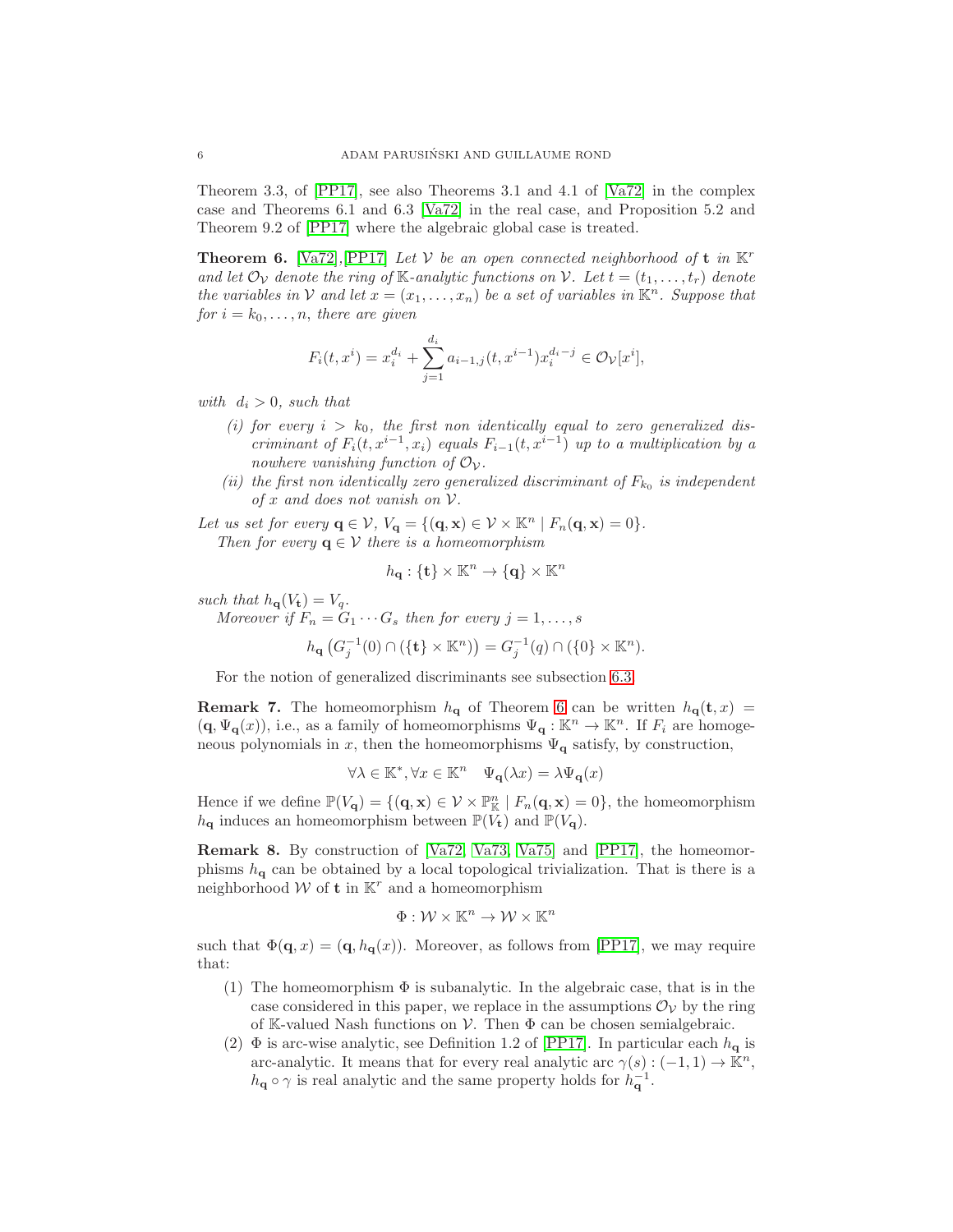# 4. Generic linear changes of coordinates

<span id="page-6-0"></span>Let  $f \in \mathbb{K}[x]$  be a polynomial of degree d and let k be a field extension of  $\mathbb{Q}$ containing the coefficients of f. We denote by  $\overline{f}$  the homogeneous part of degree d of  $f$ . The polynomial

$$
\overline{f}(x_1,\ldots,x_{n-1},1)\not\equiv 0
$$

otherwise  $\overline{f}$  would be divisible by  $x_n-1$  which is impossible since  $\overline{f}$  is a homogeneous polynomial. So there exists

$$
(\mu_1,\ldots,\mu_{n-1})\in\mathbb{Q}^{n-1}
$$

such that  $c := \overline{f}(\mu_1, \ldots, \mu_{n-1}, 1) \neq 0$ . Then let us denote by  $\varphi_\mu$  the linear change of coordinates defined by

$$
\begin{array}{rcl}\nx_i & \longmapsto & x_i + \mu_i x_n \text{ for } i < n \\
x_n & \longmapsto & x_n.\n\end{array}
$$

We have that

$$
\varphi_{\mu}(\overline{f}) = cx_n^d + h
$$

where  $h$  is a homogeneous polynomial of degree  $d$  belonging to the ideal generated by  $x_1, \ldots, x_{n-1}$ . So we have that

$$
\varphi_{\mu}(f) = cx_n^d + \sum_{j=1}^d a_j (x^{n-1}) x_n^{d-j}
$$

for some polynomials  $a_j(x^{n-1}) \in \mathbb{k}[x^{n-1}]$ .

**Remark 9.** If  $g = g_1 \dots g_s$  is a product of polynomials of  $\mathbb{k}[x]$ , then the linear change of coordinates  $\varphi_{\mu}$  defined above also satisfies

$$
\varphi_{\mu}(g_i) = c_i x_n^{d_i} + \sum_{j=1}^d a_{i,j} (x^{n-1}) x_n^{d-j}
$$

for some nonzero constants  $c_i \in \mathbb{k}$ .

**Remark 10.** For every  $f \in \mathbb{k}[x]$  of degree d where  $\mathbb{k} \subset \mathbb{K}$  and  $\mu \in \mathbb{Q}^{n-1}$ , we have that

$$
\varphi_{-\mu} \circ \varphi_{\mu}(f) = f.
$$

Let us define the support of  $f = \sum_{\alpha \in \mathbb{N}^n} f_{\alpha} x^{\alpha}$  as

$$
Supp(f) := \{ \alpha \in \mathbb{N}^n \mid f_\alpha \neq 0 \}.
$$

Let us assume that

$$
\varphi_{\mu}(f) = \sum f'_{\alpha} x^{\alpha}
$$

for some polynomials  $f'_{\alpha} \in \mathbb{k}$ . Then the coefficient  $f_{\alpha}$  has the form

$$
f_{\alpha} = P_{\alpha}(\mu_1, \ldots, \mu_{n-1}, f_{\beta}')
$$

for some polynomial  $P_{\alpha} \in \mathbb{Z}[\mu, f_{\beta}']$  depending only on the  $f_{\beta}'$  with  $|\beta| = |\alpha|$ .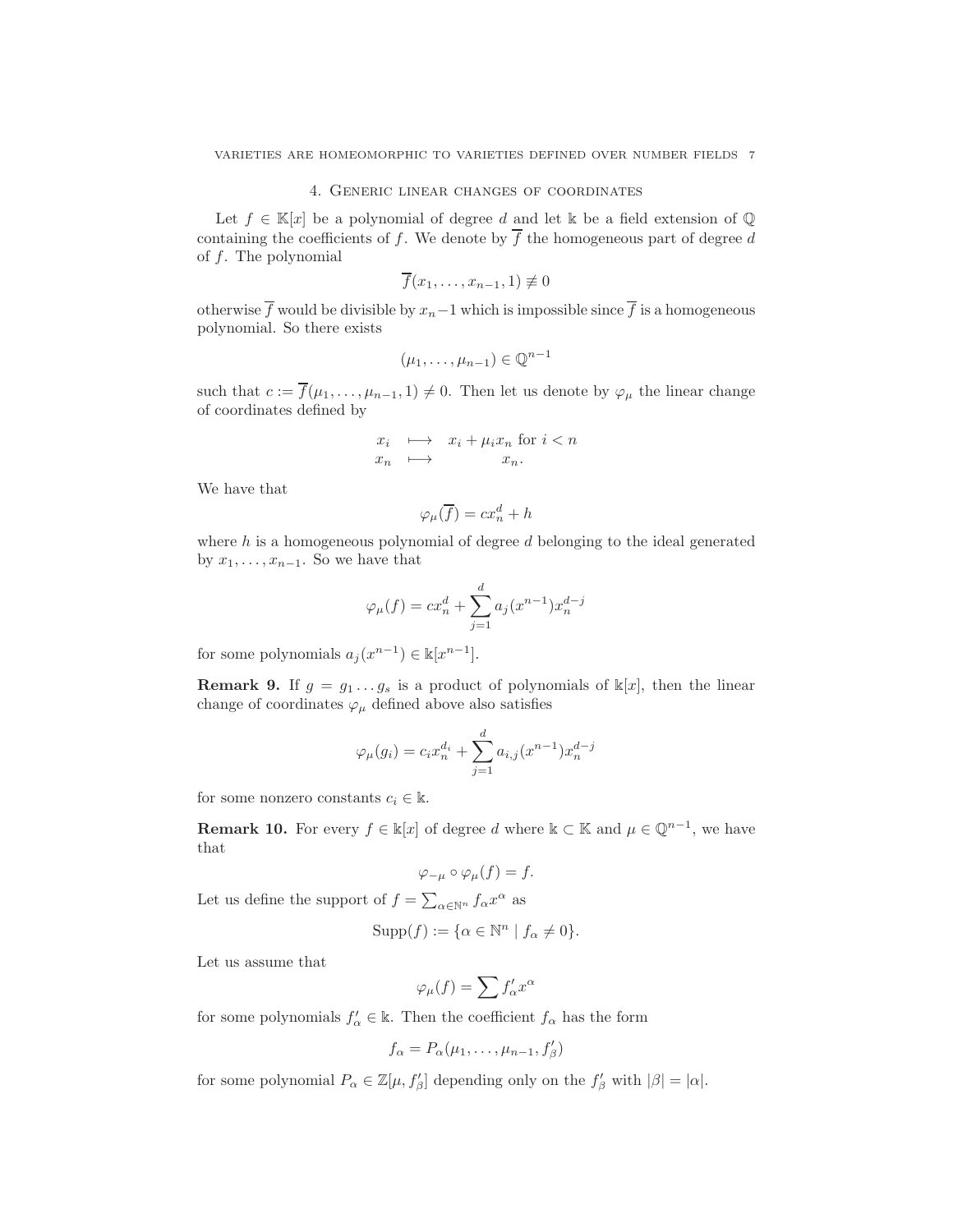## 5. Main theorem

We can state now our main result:

<span id="page-7-1"></span>**Theorem 11.** Let  $V \subset \mathbb{K}^n$  (resp.  $V \subset \mathbb{P}_{\mathbb{K}}^n$ ) be an affine (resp. projective) algebraic set, where  $K = \mathbb{R}$  or  $\mathbb{C}$ . Then there exist an affine (resp. projective) algebraic  $set W \subset \mathbb{K}^n$  (resp.  $W \subset \mathbb{P}^n_{\mathbb{K}}$ ) and a homeomorphism  $h : \mathbb{K}^n \longrightarrow \mathbb{K}^n$  (resp.  $h: \mathbb{P}_{\mathbb{K}}^n \longrightarrow \mathbb{P}_{\mathbb{K}}^n$  such that:

- (i) The homeomorphism maps  $V$  onto  $W$ ,
- (ii) W is defined by polynomial equations with coefficients in  $\overline{\mathbb{Q}} \cap \mathbb{K}$ ,
- (iii) The variety W is obtained from V by a Zariski equisingular deformation. In particular the homeomorphism h can be chosen semialgebraic and arcanalytic,
- (iv) Let  $g_1,\ldots,g_s$  be the generators of the ideal defining V. Let us fix  $\varepsilon >$ 0. Then  $W$  can be chosen so that the ideal defining it is generated by polynomials  $g'_1, \ldots, g'_s \in \overline{\mathbb{Q}}[x]$  such that if we write

$$
g_i = \sum_{\alpha \in \mathbb{N}^n} g_{i,\alpha} x^{\alpha} \text{ and } g'_i = \sum_{\alpha \in \mathbb{N}^n} g'_{i,\alpha} x^{\alpha}
$$

then for every i and  $\alpha$  we have that:

$$
|g_{i,\alpha}-g_{i,\alpha}'|<\varepsilon.
$$

(v) Every polynomial relationship with rational coefficients between the  $g_{i,\alpha}$  will also be satisfied by the  $g'_{i,\alpha}$ .

<span id="page-7-0"></span>Remark 12. Arc-analytic semialgebraic maps were introduced first in [\[Ku88\]](#page-15-9). By [\[BM90\]](#page-14-2) they coincide with the category of blow-Nash maps (i.e. blow-analytic and semialgebraic maps), and thus as blow-analytic homeomorphisms they appeared already in the classification of real singularities in [\[Kuo85\]](#page-15-10). Arc-analytic semialgebraic maps and homeomorphisms are often used in real algebraic geometry. They share many properties of regular morphisms but are more flexible. For instance, arc-analytic semialgebraic homeomorphisms preserve the weight fitration and the virtual Poincarè polynomial [\[MP2011\]](#page-15-11), but the equivalence relation defined by such homeomorphisms does not have continuous moduli [\[PP17\]](#page-15-8). For more, the interested reader may consult the survey [\[KP08\]](#page-15-12) and the Kucharz-Kurdyka talk on 2018 ICM [\[KK18\]](#page-15-13).

<span id="page-7-2"></span>Remark 13. We will see in the proof the following: let k denote the field extension of Q generated by the coefficients of the  $g_i$  and assume that  $\mathbb{k} \neq \overline{Q}$  (otherwise there is nothing to prove). By the primitive element theorem,  $\Bbbk$  is a simple extension of a purely transcendental extension  $\mathbb{L}$  of  $\mathbb{Q}$ , i.e.  $\mathbb{Q} \longrightarrow \mathbb{L}$  is purely transcendental and  $\mathbb{L} \longrightarrow \mathbb{k}$  is a simple extension of degree d. Then the coefficients of the  $g'_i$  belong to a finite extension of  $\mathbb Q$  of degree  $\leq d$ .

In particular if  $\mathbb{Q} \longrightarrow \mathbb{k}$  is purely transcendental then W is defined over  $\mathbb{Q}$ .

**Remark 14.** In fact  $(v)$  implies that

 $\forall i, \alpha \quad g_{i,\alpha} = 0 \Longrightarrow g'_{i,\alpha} = 0.$ 

If  $\varepsilon$  is chosen small enough we may even assume that

 $\forall i, \alpha \quad g_{i,\alpha} = 0 \Longleftrightarrow g'_{i,\alpha} = 0.$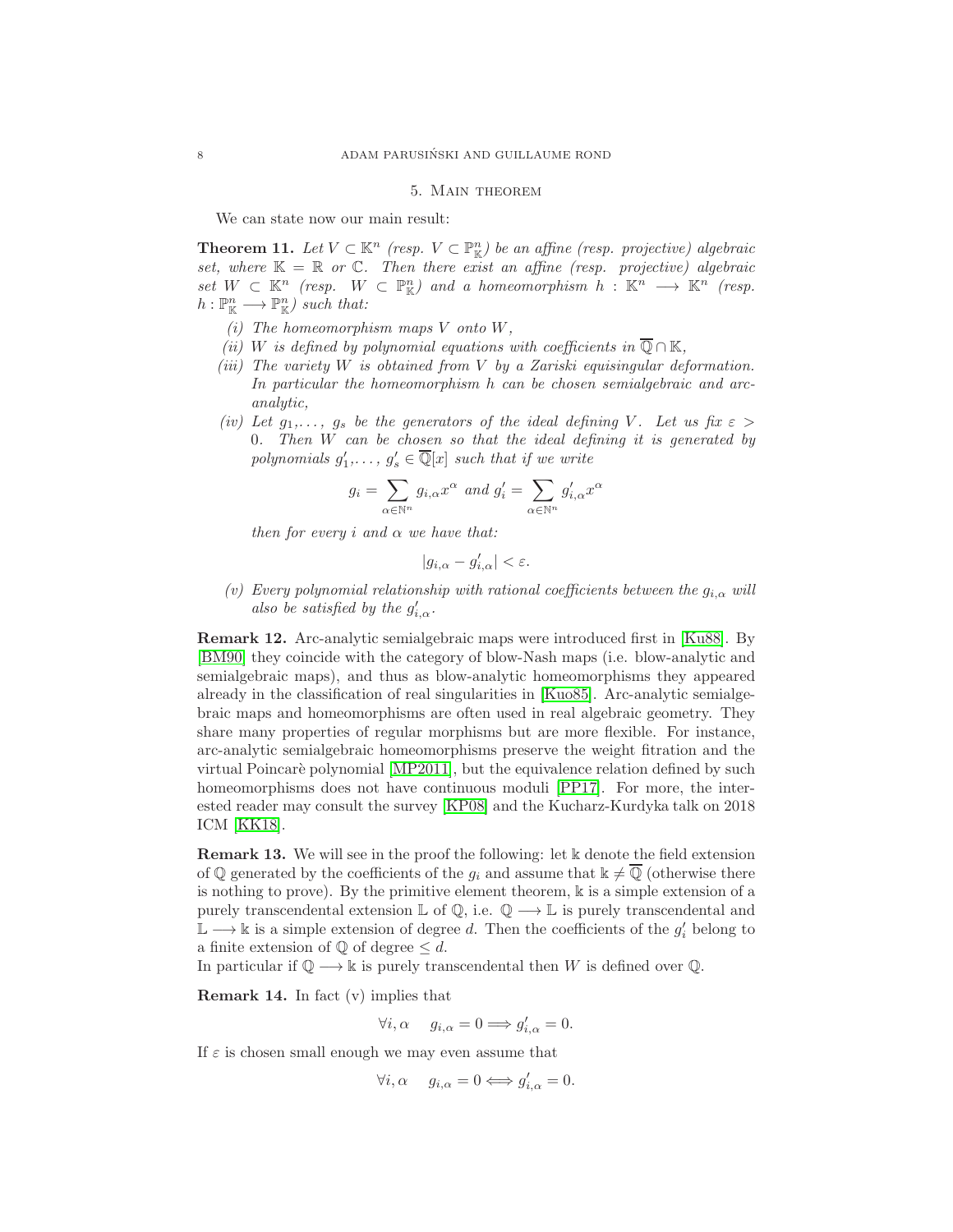*Proof of Theorem [11.](#page-7-1)* Let us consider a finite number of polynomials  $g_1, \ldots, g_s \in$  $\mathbb{K}[x]$  generating the ideal defining V and let us denote by  $g_{i,\alpha}$  their coefficients as written in the theorem. After a linear change of coordinates  $\varphi_{\mu}$  with  $\mu \in \mathbb{Q}^{n-1}$  as in Section [4](#page-6-0) we can assume that

$$
\varphi_{\mu}(g_r) = c_r x_n^{p_r} + \sum_{j=1}^{p_r} b_{n-1,r,j}(x^{n-1}) x_n^{p_r - j} = \sum_{\beta \in \mathbb{N}^n} a_{n,r,\beta} x^{\beta} \quad \forall r = 1, \dots, s.
$$

Moreover by multiplying each  $\varphi_{\mu}(g_r)$  by  $1/c_r$  we can assume that  $c_r = 1$  for every r. We denote by  $f_n$  the product of the  $\varphi_\mu(g_r)$  and by  $a_n$  the vectors of coefficients  $a_{n,r,\beta}$ . The entries of  $a_n$  are polynomial functions in the  $g_{i,\alpha}$  with rational coefficients, let us say

$$
(5.1) \t\t\t a_n = A_n(g_{i,\alpha})
$$

for some  $A_n = (A_{n,r,\beta})_{r,\beta} \in \mathbb{Q}(u_{i,\alpha})^{N_n}$  for some integer  $N_n > 0$  and some new indeterminates  $u_{i,\alpha}$ .

Let  $l_n$  be the smallest integer such that

<span id="page-8-1"></span>
$$
\Delta_{n,l_n}(a_n) \not\equiv 0
$$

where  $\Delta_{n,l}$  denotes the l-th generalized discriminant of  $f_n$ . In particular we have that

$$
\Delta_{n,l}(a_n) \equiv 0 \ \ \forall l < l_n.
$$

After a linear change of coordinates  $x^{n-1}$  with coefficients in  $\mathbb Q$  we can write  $\Delta_{n,l_n}(a_n) = e_{n-1}f_{n-1}$  with

$$
f_{n-1} = \sum_{\beta \in \mathbb{N}^n} a_{n-1,\beta} x^{\beta} = x_{n-1}^{d_{n-1}} + \sum_{j=1}^{d_{n-1}} b_{n-2,j} (x^{n-2}) x_{n-1}^{d_{n-1}-j}
$$

for some constants  $e_{n-1}, a_{n-1,\beta} \in \mathbb{k}$ , with  $e_{n-1} \neq 0$ , and some polynomials  $b_{n-2,j} \in$  $\mathbb{K}[x^{n-2}]$ . We denote by  $a_{n-1}$  the vector of coefficients  $a_{n-1,β}$ . Let  $l_{n-1}$  be the smallest integer such that

$$
\Delta_{n-1,l_{n-1}}(a_{n-1}) \not\equiv 0
$$

where  $\Delta_{n-1,l}$  denotes the l-th generalized discriminant of  $f_{n-1}$ . We repeat this construction and define a sequence of polynomials  $f_j(x^j)$ ,  $j =$  $k_0, \ldots, n-1$  for some  $k_0$ , such that

$$
\Delta_{j+1,l_{j+1}}(a_{j+1}) = e_j \left( x_j^{d_j} + \sum_{k=1}^{d_j} b_{j-1,k} (x^{j-1}) x_j^{d_j - k} \right) = e_j \left( \sum_{\beta \in \mathbb{N}^n} a_{j,\beta} x^{\beta} \right) = e_j f_j
$$

is the first non identically zero generalized discriminant of  $f_{j+1}$ , where  $a_j$  denotes the vectors of coordinates  $a_{j,\beta}$  in  $\mathbb{k}^{N_j}$ , i.e. we have that :

<span id="page-8-0"></span>(5.2) 
$$
\Delta_{j+1,l_{j+1}}(a_{j+1}) = e_j \left( \sum_{\beta \in \mathbb{N}^n} a_{j,\beta} x^{\beta} \right) = e_j f_j
$$

and

<span id="page-8-2"></span>(5.3) 
$$
\Delta_{j+1,l}(a_{j+1}) \equiv 0 \ \forall l < l_{j+1},
$$

until we get  $f_{k_0} = 1$  for some  $k_0 \geq 1$ .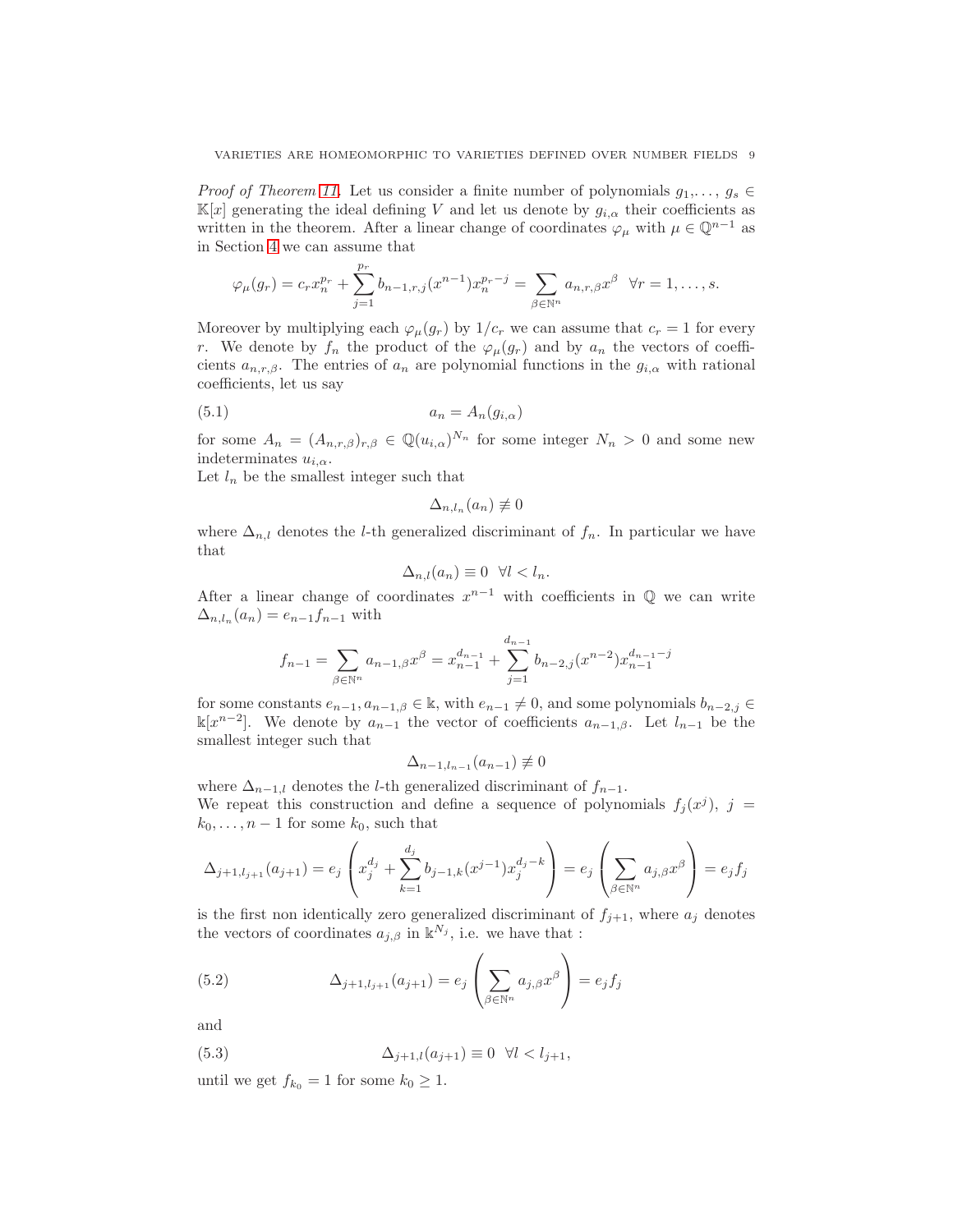By  $(5.2)$  we see that the entries of  $a_i$  and  $e_j$  are rational functions in the entries of  $a_{j+1}$  for every  $j < n$ . Thus by [\(5.1\)](#page-8-1) we see that the entries of the  $a_k$  and the  $e_j$ are rational functions in the  $g_{i,\alpha}$  with rational coefficients, let us say

$$
a_k = A_k(g_{i,\alpha}), \quad e_j = E_j(g_{i,\alpha})
$$

for some  $A_k \in \mathbb{Q}(u_{i,\alpha})^{N_k}$  and  $E_j \in \mathbb{Q}(u_{i,\alpha})$  for every k and j, where the  $u_{i,\alpha}$  are new indeterminates for every i and  $\alpha$ .

By Theorem [4,](#page-2-0) there exist a new set of indeterminates  $t = (t_1, \ldots, t_r)$ , an open domain  $\mathcal{U} \subset \mathbb{K}^r$ ,  $(\mathbf{t}_1, \ldots, \mathbf{t}_r) \in \mathcal{U}$ , polynomials  $g_{i,\alpha}(t,z) \in \mathbb{Q}(t)[z]$ , for every i and  $\alpha$ , and  $z(t) \in \mathrm{QA}(\mathcal{U})$  such that  $g_{i,\alpha}(\mathbf{t},z(\mathbf{t})) = g_{i,\alpha}$  for every i and  $\alpha$ .

Since the  $a_l$  and the  $e_j$  are rational functions with rational coefficients in the  $g_{i,\alpha}$ , the system of equations [\(5.3\)](#page-8-2) is equivalent to a system of polynomial equations with rational coefficients

$$
(5.4) \t\t f(g_{i,\alpha}) = 0.
$$

By Theorem [4](#page-2-0) the functions  $g_{i,\alpha}(t, z(t))$  are solutions of this system of equations. Because  $e_j(g_{i,\alpha}) = e_j(g_{i,\alpha}(\mathbf{t},z(\mathbf{t}))) \neq 0$  for every j, we have that none of the

 $e_i(g_{i,\alpha}(t, z(t)))$  vanishes in a small open ball  $\mathcal{V} \subset \mathcal{U}$  centered at **t**.

In particular we have that

(5.5) 
$$
e_j(g_{i,\alpha}(t,z(t))) \neq 0 \quad \forall j, \ \forall t \in \mathcal{V}.
$$

For  $t \in V$  and  $r = 1, \ldots, s$ , we define

<span id="page-9-1"></span><span id="page-9-0"></span>
$$
g'_r(t,x) := \sum_{\alpha \in \mathbb{N}^n} g_{i,\alpha}(t,z(t))x^{\alpha},
$$
  
\n
$$
F_n(t,x) = \prod_{r=1}^s G_r(t,x), \text{ where}
$$
  
\n
$$
G_r(t,x) = \sum_{\alpha \in \mathbb{N}^n} A_{n,r,\alpha}(g_{i,\alpha}(t,z(t)))x^{\alpha}, r = 1,\dots,s,
$$

and for  $j = k_0, \ldots, n-1$ 

$$
F_j(t,x) = \sum_{\alpha \in \mathbb{N}^n} A_{j,\alpha}(g_{i,\alpha}(t,z(t))) x^{\alpha}.
$$

In particular we have that  $G_r(\mathbf{t}, x) = \varphi_\mu(g_r(x))$  for every r.

Let us denote by  $\mathcal{O}_{\mathcal{V}}$  the ring of K-analytic functions on  $\mathcal{V}$ . In particular we have that  $F_j(t, x)$  is a polynomial of  $\mathcal{O}_\mathcal{V}[x^i]$ , of degree  $d_j$  in  $x_j$ , such that the coefficient of  $x_j^{d_j}$  is  $e_j(g_{i,\alpha}(t, z(t)))$  and whose discriminant (seen as a polynomial in  $x_j$ ) is equal to  $e_{j-1}(g_{i,\alpha}(t, z(t)))F_{j-1}(t, x) \in \mathcal{O}_{\mathcal{V}}[x^{j-1}]$  for every j by [\(5.4\)](#page-9-0).

Thus the family  $(F_i)_i$  satisfies the hypothesis of Theorem [6](#page-5-0) by [\(5.5\)](#page-9-1). Hence the algebraic hypersurfaces  $X_0 := \{F_n(0, x) = 0\}$  and  $X_1 := \{F_n(1, x)\}\$  are homeomorphic. Moreover the homeomorphism between them maps every component of  $X_0$ defined by  $G_r(0, x) = 0$  onto the component of  $X_1$  defined by  $G_r(1, x) = 0$ . This proves that the algebraic variety defined by  $\{\varphi_{\mu}(g_1) = \cdots = \varphi_{\mu}(g_s) = 0\}$  is homeomorphic to the algebraic variety  $\{G_1(0, x) = \cdots = G_s(0, x) = 0\}$  which is defined by polynomial equations over  $\overline{\mathbb{Q}}$ . Thus V is homeomorphic to  $W := \{g'_1(x) = \cdots =$  $g'_{s}(x) = 0$ .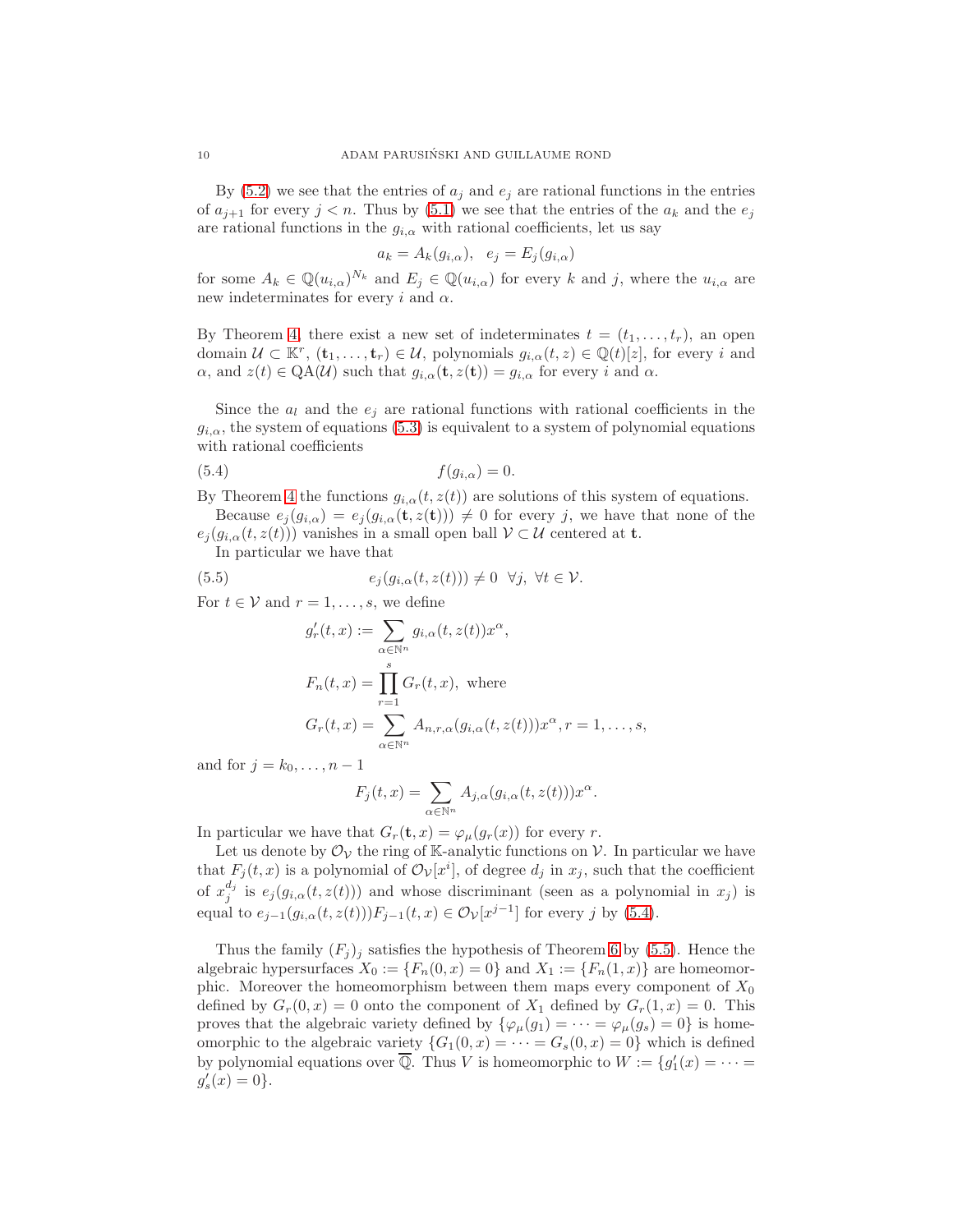Moreover since  $\overline{\mathbb{Q}} \cap \mathbb{K}$  is dense in K, we can choose  $\mathbf{q} \in \overline{\mathbb{Q}}$  as close as we want to **t**. In particular by choosing  $q$  close enough to **t** we may assume that (iv) in Theorem [11](#page-7-1) is satisfied, since  $\gamma$ ,  $t \mapsto z(t)$  and the  $g_{i,\alpha}$  are continuous functions.

Finally we have that  $z(\mathbf{q})$  is algebraic of degree  $\leq d$  over  $\mathbb Q$  by Lemma [5](#page-4-0) (see Remark [13\)](#page-7-2).

Thus Theorem [11](#page-7-1) is proven in the affine case. The projective is proven is the same way by Remark [7.](#page-5-1)

We can remark that Theorem [11](#page-7-1) (v) implies that several algebraic invariants are preserved by the homeomorphism  $h$ . For instance we have the following corollary:

<span id="page-10-0"></span>**Corollary 15.** For  $\varepsilon > 0$  small enough the Hilbert-Samuel function of W is the same as that of V.

*Proof of Corollary [15.](#page-10-0)* Let  $h_1, \ldots, h_m$  be a Gröbner basis of the ideal I of  $\mathbb{K}[x]$ generated by the  $g_i$  with respect to a given monomial order  $\preceq$ . Let us recall that for  $f = \sum_{\alpha \in \mathbb{N}^n} f_{\alpha} x^{\alpha} \in \mathbb{K}[x], f \neq 0$ , we denote the leading term of f by  $LT(f) = f_{\alpha_0} x^{\alpha_0}$ where  $\alpha_0$  is the largest nonzero exponent of the support of f with respect to the monomial order:

$$
Supp(f) = \{ \alpha \in \mathbb{N}^n \mid f_\alpha \neq 0 \}.
$$

A Gröbner basis of I is computed by considering S-polynomials and divisions (see [\[CLO07\]](#page-15-14) for more details):

- the S-polynomial of two nonzero polynomials  $f$  and  $g$  is defined as follows: set  $LT(f) = ax^{\alpha}$  and  $LT(g) = bx^{\beta}$  with  $a, b \in \mathbb{K}^*$ , and let  $x^{\delta}$  be the least common multiple of  $x^{\alpha}$  and  $x^{\beta}$ . Then the S-polynomial of f and g is

$$
S(f,g) := \frac{x^{\delta - \alpha}}{a} f - \frac{x^{\delta - \beta}}{b} g.
$$

- the division of a polynomial f by polynomials  $f_1, \ldots, f_l$  is defined inductively as follows: firstly after some renumbering one assume that  $LT(f_1) \preceq LT(f_2) \preceq \cdots \preceq$  $LT(f_i)$ . Then we consider the smallest integer i such that  $LT(f)$  is divisible by LT $(f_i)$ . If such a *i* exists one sets  $q_i^{(1)} = \frac{\text{LT}(f)}{\text{LT}(f_i)}$  $\frac{\text{LT}(f)}{\text{LT}(f_i)}$  and  $q_j^{(1)} = 0$  for  $j \neq i$  and  $r^{(1)} = 0$ . Otherwise one sets  $q_j^{(1)} = 0$  for every j and  $r^{(1)} = LT(f)$ . We repeat this process

by replacing f by  $f - \sum_{j=1}^{l} q_j^{(1)} f_j - r^{(1)}$ . After a finite number of steps we obtain a decomposition

$$
f = \sum_{j=1}^{l} q_j f_j + r
$$

where none of the elements of  $\text{Supp}(r)$  is divisible by any  $LT(f_i)$ . The polynomial r is called the remainder of the division of f by the  $f_i$ .

Thus we can make the following remark: every remainder of the division of some S-polynomial  $S(g_i, g_j)$  by  $g_1, \ldots, g_s$  is a polynomial whose coefficients are rational functions on the coefficients of the  $g_k$ .

The Buchberger's Algorithm is as follows: we begin with  $g_1, \ldots, g_s$  the generators of I and we compute all the S-polynomials of every pair of polynomials among the  $g_i$ . Then we consider the remainders of the divisions of these S-polynomials by the  $g_i$ . If some remainders are nonzero we add them to the family  $\{g_1, \ldots, g_s\}$ . Then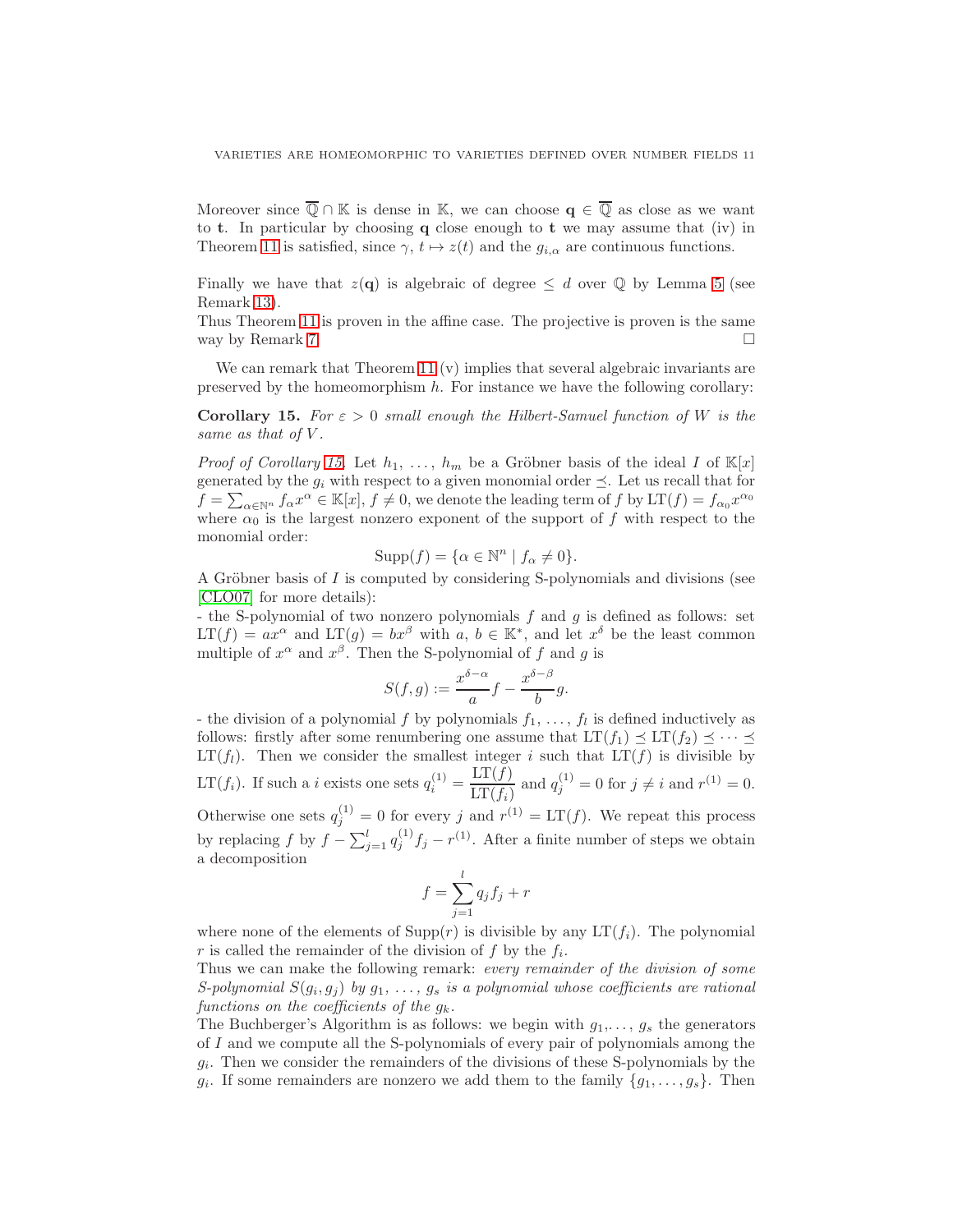we repeat the same process that stops after a finite number of setps. By the previous remark if  $h$  denotes the remainder of the division of a S-polynomial  $S(g_i, g_j)$  by the  $g_k$  then we have a relation of the form

<span id="page-11-0"></span>(5.6) 
$$
S(g_i, g_j) = \sum_{l=1}^{s} b_l g_l + h
$$

and the  $b_l$  belong to the field extension of  $\mathbb Q$  generated by the coefficients of the g<sub>l</sub>. Let  $h_\beta$  denote the coefficient of  $x^\beta$  in h. Then for those  $h_\beta$  that are nonzero, Equation [\(5.6\)](#page-11-0) provides an expression of them as rational functions in the  $g_{i,\alpha}$ , let us say

<span id="page-11-1"></span>(5.7) 
$$
\forall \beta \in \text{Supp}(h) \quad h_{\beta} = H_{\beta}(g_{i,\alpha}).
$$

For those  $h_\beta$  equal to zero Equation [\(5.6\)](#page-11-0) provides a polynomial relation with rational coefficients between the  $g_{i,\alpha}$ :

<span id="page-11-2"></span>(5.8) 
$$
\forall \beta \notin \text{Supp}(h) \qquad H_{\beta}(g_{i,\alpha}) = 0.
$$

And Equation [\(5.6\)](#page-11-0) is equivalent to the systems of equations [\(5.7\)](#page-11-1) and [\(5.8\)](#page-11-2). This remains true if we replace the  $g_i$  by polynomials whose coefficients are rational functions in the  $g_{i,\alpha}$  with rational coefficients. Thus the fact that  $h_1,\ldots,h_m$  is a Gröbner basis obtained from the  $g_i$  by Buchberger's Algorithm is equivalent to a system of equations

(5.9) 
$$
Q_k(g_{i,\alpha}) = 0 \text{ for } k \in E
$$

where  $E$  is a (not necessarily finite) set. Thus by Theorem [11](#page-7-1) (v) we see that these equations are satisfied by the coefficients of the  $g'_{i}$ , hence the ideal defining W has a Gröbner basis  $h'_1, \ldots, h'_m$  obtained from the  $g'_i$  by doing exactly the same steps in Buchberger's Algorithm, and  $\text{Supp}(h_i') \subset \text{Supp}(h_i)$  for every *i*.

Moreover the initial terms of the  $h_i$  are rational functions in the  $g_{i,\alpha}$  with rational coefficients, let us say  $H_i(g_{i,\alpha})$  for some rational functions  $H_i$ . By choosing  $\varepsilon$  small enough we insure that

$$
H_i(g'_{i,\alpha}) \neq 0 \quad \forall i.
$$

Thus the leading exponents of the  $h'_i$  are equal to those of the  $h_i$ . In particular the Hilbert-Samuel function of  $W$  is the same as that of  $V$ , and (iv) in Theorem [11](#page-7-1) is proven.  $\Box$ 

**Remark 16.** In fact we have proven that the ideal of leading terms of  $I$  is the same as the ideal of leading terms of the ideal defining  $W$ . So we could have concluded by [\[GP08,](#page-15-15) Theorem 5.2.6] for instance.

#### 6. Complete algorithm

# 6.1. Settings.

Input:

- (1) polynomials  $g_1, \ldots, g_s \in \mathbb{K}[x]$  whose coefficients  $g_{i,\alpha}$  belong to a finitely generated field extension k over Q.
- (2) a presentation

$$
\Bbbk=\mathbb{Q}({\bf t}_1,\ldots,{\bf t}_r,{\bf z})
$$

where the  $t_i$  are algebraically independent over  $\mathbb Q$  and  $z$  is finite over  $\mathbb{Q}(\mathbf{t}_1,\ldots,\mathbf{t}_r).$ 

(3) the minimal polynomial  $P(z)$  of **z** over  $\mathbb{Q}(\mathbf{t}_1, \ldots, \mathbf{t}_r)$ .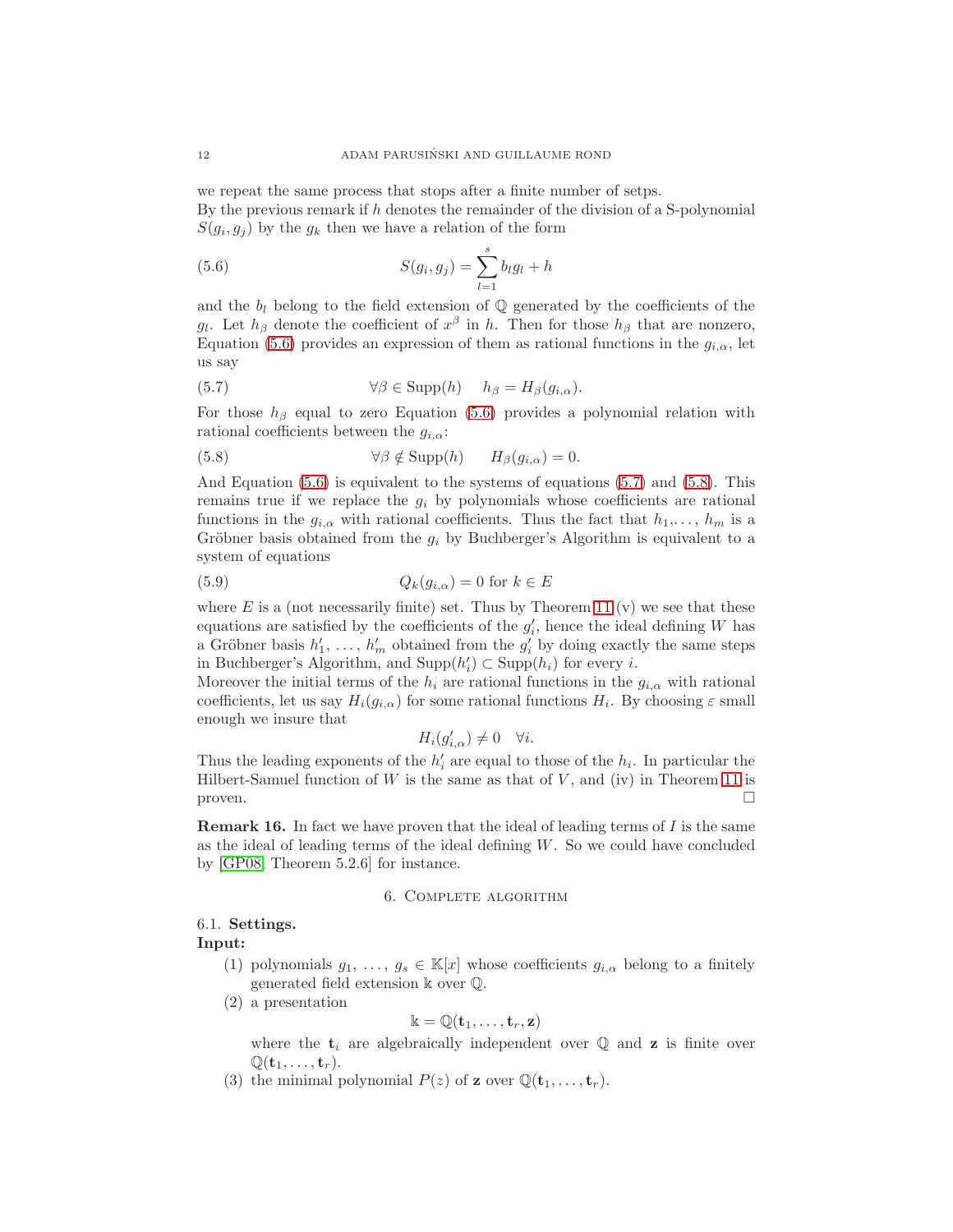- (4) the  $g_{i,\alpha}$  are given as rational functions in the  $t_i$  and  $z$ , and the coefficients of  $P(z)$  as rational functions in the  $t_i$ .
- (5) a positive real number  $\varepsilon$ .

Moreover we assume that the  $t_i$  and **z** are computable numbers [\[Tu36\]](#page-15-16). Let us recall that a real computable number is a number  $\mathbf{x} \in \mathbb{R}$  for which there is a Turing machine that computes a sequence  $(\mathbf{q}_n)$  of rational numbers such that  $|\mathbf{x} - \mathbf{q}_n| < \frac{1}{n}$ for every  $n \geq 1$ . A computable number is a complex number whose real and imaginary parts are real computable numbers. The set of computable numbers is an algebraically closed field [\[Ri54\]](#page-15-17). More precisely if  $t_1, \ldots, t_r$  are computable numbers such that for every  $i \in \{1, ..., r\}$   $(\mathbf{q}_{i,n})_n$  is a sequence of  $\mathbb{Q} + i\mathbb{Q}$  computed by a Turing machine with  $|\mathbf{t}_i - \mathbf{q}_{i,n}| < \frac{1}{n}$  for every n, and if  $\mathbf{z} \in \mathbb{C}$  satisfies  $P(\mathbf{t}, \mathbf{z}) = 0$ for some reduced polynomial  $P(t, z) \in \mathbb{Q}[t, z]$ , then one can effectively find a Turing machine that computes a sequence  $(q_n)_n$  of  $\mathbb{Q} + i\mathbb{Q}$  such that  $|z - q_n| < \frac{1}{n}$  for every integer n.

**Output:** polynomials  $g'_1, \ldots, g'_s \in (\overline{\mathbb{Q}} \cap \mathbb{K})[x]$  with the properties:

- (1) the pairs  $(V(g_i), \mathbb{K}^n)$  and  $(V(g'_i), \mathbb{K}^n)$  are homeomorphic, and the homeomorphism is semialgebraic and arc-analytic.
- (2) the coefficients  $g'_{i,\alpha}$  of  $g'_{i}$  satisfy the properties:

 $g'_{i,\alpha} \neq 0 \Longleftrightarrow g_{i,\alpha} \neq 0$ 

 $|g'_{i,\alpha} - g_{i,\alpha}| < \varepsilon$  for every *i* and  $\alpha$ 

and every polynomial relation with coefficients in  $\mathbb Q$  satisfied by the  $g_{i,\alpha}$  is also satisfied by the  $g'_{i,\alpha}$ .

6.2. Algorithm: We present here the successive steps of the algorithm.

(1) We make a linear change of coordinates with coefficients in Q, denoted by  $\varphi_{\mu}$  with  $\mu \in \mathbb{Q}^{n-1}$ , such that each of the  $g_i$  is a monic polynomial in  $x_n$  of degree  $\deg(g_i)$ .

We denote by  $f_n$  the product of the  $g_i$  after this change of coordinates, and by  $a_n$ the vector of the coefficients of the  $g_i$  after this change of coordinates (seen as a polynomial in  $x_n$ ).

(2) For every j from n to 1 we do the following: let us assume that  $f_j$  is a polynomial in  $x_1, \ldots, x_j$  having a nonzero monomial  $e_j x_j^{\deg(f_j)}$ ,  $e_j \in \mathbb{k}^*$ . We denote by  $a_j$  the vector of the coefficients of  $f_j$  seen as a polynomial in  $x_j$ . We consider the generalized discriminants  $\Delta_{j,l}$  of  $f_j$  with respect to  $x_j$ , and we denote by  $l_j$  the smallest integer such that

$$
\Delta_{j,l_j}(a_j)\neq 0.
$$

These polynomials  $\Delta_{j,l_j}(a_j)$  can be effectively computed (see [6.3\)](#page-14-1). We perform a linear change of coordinates (with coefficients in  $\mathbb{Q}$ ) in  $x_1, \ldots, x_{j-1}$ such that  $\Delta_{j,l_j}(a_j)$  becomes a unit times a monic polynomial of degree  $\deg(\Delta_{j,l_j}(a_j))$ in  $x_{j-1}$ , and we denote by  $f_{j-1}$  this new monic polynomial.

(3) We stop the process once we have that  $f_{j-1}$  is a nonzero constant.

(4) We consider [\(5.2\)](#page-8-0) as a system of polynomial equations that will allow us to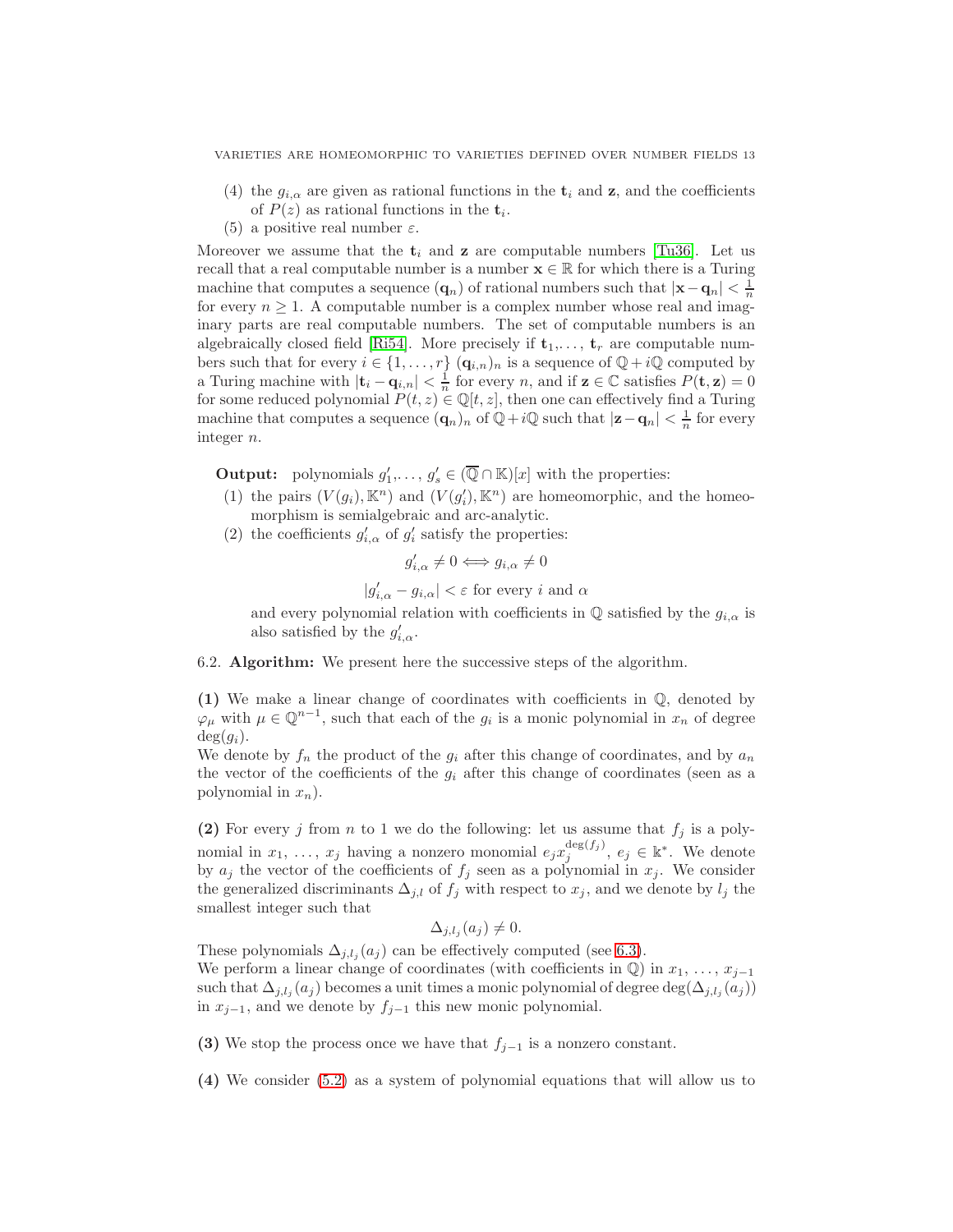compute the expression of the  $e_i$  as rational functions in the  $g_{i,\alpha}$ .

(5) We denote by  $P(t, z)$  the monic polynomial of  $\mathbb{Q}(t)[z]$  such that  $P(t, z) = P(z)$ is the minimal polynomial of **z** over  $\mathbb{Q}(\mathbf{t})$ .

By replacing  $\varepsilon$  by a smaller positive number we may assume that

$$
d(\mathbf{t}, \Delta_P) > 2\varepsilon
$$

where  $\Delta_P$  denotes the discriminant locus of  $P(t, z)$  seen as a polynomial in z. This discriminant is computed as  $\text{Res}_z(P, \partial P/\partial z)$ . See [\[DGY96\]](#page-15-18) or [\[BM95,](#page-15-19) Theorem C] for a practical way of choosing such a  $\varepsilon$ .

(6) Let  $z_1 := z, z_2, \ldots, z_d$  be the distincts roots of  $P(t, z)$ . These are computable numbers and so we can compute  $\eta \in \mathbb{Q}_{>0}$  such that all the differences between two  $z_i$  are strictly greater than  $\eta$ .

Let  $z(t)$  be the root of  $P(t, z)$  such that  $z(t) = \mathbf{z}$ . We can write

$$
w(t) := z(t + \mathbf{t}) = \sum_{\alpha \in \mathbb{N}^r} \mathbf{z}_{\alpha} t^{\alpha}, \ \ \mathbf{z}_0 = \mathbf{z}.
$$

We write

$$
P(t, z) = p_0(t) + p_1(t)z + \dots + p_{d-1}(t)z^{d-1} + z^d
$$

where the  $p_i(t) \in \mathbb{K}(t)$ . Set

$$
M := 1 + \max_{0 \le i \le d-1} \max_{\mathbf{t}' \in B(0,2\varepsilon)} |p_i(\mathbf{t}')|.
$$

Then  $|\mathbf{z}_{\alpha}| \leq \frac{M}{(2\varepsilon)^{|\alpha|}}$  for every  $\alpha$  (by the Cauchy bounds for the roots of a monic polynomial since  $w(t)$  is convergent on  $B(0, 2\varepsilon)$  by (5)). Let  $W_k(t)$  be the homogeneous term of degree k in the Taylor expansion of  $w(t)$ :  $W_k(t) = \sum_{|\alpha|=k} \mathbf{z}_{\alpha} t^{\alpha}$ . Then

$$
\forall \mathbf{t}' \in B(0, \varepsilon) \quad |W_k(\mathbf{t}')| \le \frac{M}{2^k} {k+r-1 \choose r-1}.
$$

We have that

$$
\forall k \ge r \quad \frac{M}{2^k} {k+r-1 \choose r-1} \le \frac{M2^r}{(r-1)!} \frac{k^r}{2^k}.
$$

Then choose  $k_0 \geq r$  such that  $\frac{k^r}{\sqrt{2}}$  $\frac{k}{\sqrt{2}^k} \leq 1$  forall  $k \geq k_0$ . Therefore

$$
\forall \mathbf{t}' \in B(0, \varepsilon), \forall k \ge k_0 \quad |W_k(\mathbf{t}')| \le \frac{M2^r}{(r-1)!} \frac{1}{\sqrt{2}^k}
$$

and

$$
\forall \mathbf{t}' \in B(0, \varepsilon), \forall k \geq k_0 \quad \left| \sum_{l \geq k} W_l(\mathbf{t}') \right| \leq \frac{M2^r}{(r-1)!} \frac{\sqrt{2}}{\sqrt{2}-1} \frac{1}{\sqrt{2}^k} = C \frac{1}{\sqrt{2}^k}.
$$

(7) Now we want to determine the computable number  $z(\mathbf{q}) = w(\mathbf{q} - \mathbf{t})$  for a given choice of  $\mathbf{q} \in B(\mathbf{t}, \varepsilon) \cap (\mathbb{Q} + i\mathbb{Q})^r$ . This number is one of the roots of  $P(\mathbf{q}, z)$ .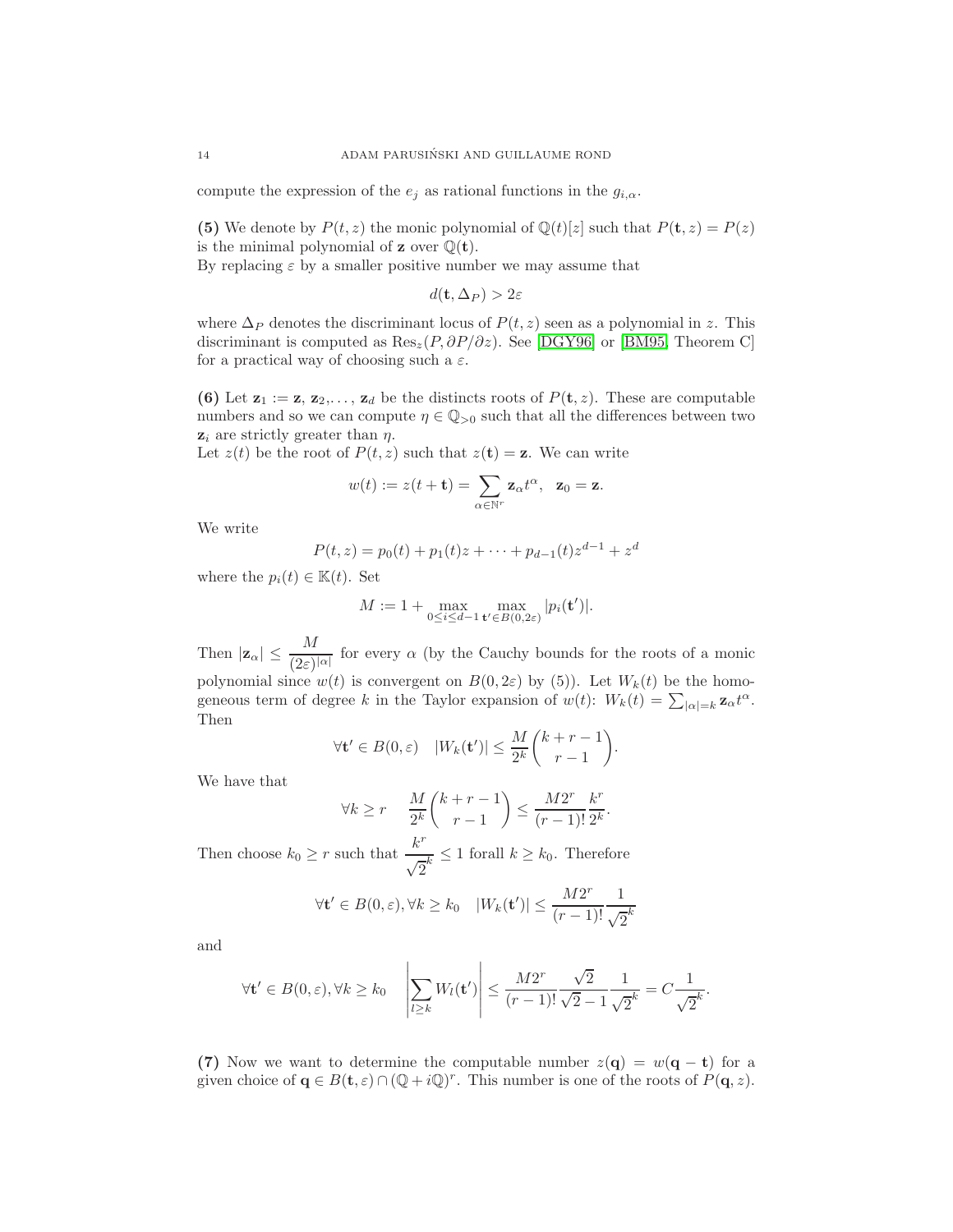These roots are computable numbers and so we can bound from below all the differences between each two of them: let  $\delta \in \mathbb{Q}_{>0}$  be such a bound. By the previous step one can compute an integer  $k$  such that

$$
\forall \mathbf{t}' \in B(0, \varepsilon), \ \left| \sum_{l \geq k} W_l(\mathbf{t}') \right| \leq C \frac{1}{\sqrt{2}^k} \leq \frac{\delta}{2}.
$$

So we can distinguish  $z(\mathbf{q})$  from the other roots of  $P(\mathbf{q}, z)$ .

- (8) Choose  $\mathbf{q} \in (\mathbb{Q} + i\mathbb{Q})^r$  such that
	- (i) **q** is not in the discriminant locus of  $P(t, z)$  seen as a polynomial in z,
	- (ii)  $\|\mathbf{q} \mathbf{t}\| < \varepsilon$ ,
	- (iii)  $e_i(g_{i,\alpha}(\mathbf{q}, z(\mathbf{q}))) \neq 0.$

The first condition is insured by the choice of  $\varepsilon$  in (5).

In order to check that  $e_j(g_{i,\alpha}(\mathbf{q},z(\mathbf{q})))\neq 0$ , one only has to choose **q** such that  $||$ **t** − **q** $||$  is small enough and this can be done effectively. Indeed the  $e_i(g_i, \alpha)$  are rational functions in the  $t_i$  and z, thus we can effectively bound the variations of  $e_i$  locally around **t**.

(9) Then we evaluate the  $g_{i,a}(t, z(t))$  at  $(\mathbf{q}, z(\mathbf{q}))$ . We denote these values by  $g'_{i,\alpha}$  and we define the polynomials

$$
g_i':=\sum_{\alpha\in\mathbb{N}^n}g_{i,\alpha}'x^\alpha.
$$

<span id="page-14-1"></span>6.3. Generalized discriminants. We follow Appendix IV of [\[Wh72\]](#page-15-20), [\[BPRbook\]](#page-14-3) or [\[Roy06\]](#page-15-21). The generalized discriminants, or subdiscriminants,  $\Delta_l$  of a polynomial

$$
f = x^d + \sum_{j=1}^d b_j x^{d-j}
$$

can be defined as follows:

Let  $\xi_1, \ldots, \xi_d$  be the roots of f (with multiplicities), and set  $s_i = \sum_{k=1}^d \xi_k^i$  for every  $i \in \mathbb{N}$ . Then

$$
\Delta_{d+1-l} = \begin{vmatrix} s_0 & s_1 & \cdots & s_{l-1} \\ s_1 & s_2 & \cdots & s_l \\ \cdots & \cdots & \cdots & \cdots \\ s_{l-1} & s_l & \cdots & s_{2l-2} \end{vmatrix}.
$$

Thus  $\Delta_1$  is the classical discriminant of f. The polynomials  $\Delta_l$  may be effectively computed in term of the  $s_i$ , and those can be effectively computed in terms of the  $b_i$ . The polynomial f admits exactly k distinct complex roots if and only if  $\Delta_1 = \cdots = \Delta_{d-k} = 0$  and  $\Delta_{d-k+1} \neq 0$ .

#### **REFERENCES**

<span id="page-14-3"></span>[BPRbook] S. Basu, R. Pollack, and M.-F. Roy, Algorithms in real algebraic geometry, vol. 10 of Algorithms and Computation in Mathematics, Springer-Verlag, Berlin, second ed., 2006.

<span id="page-14-2"></span>[BM90] E. Bierstone, P. D. Milman, Arc-analytic functions, Invent. math. 101 (1990), 411–424. [BPR17] M. Bilski, A. Parusiński, G. Rond, Local topological algebraicity of analytic function germs, J. Algebraic Geom., 26, (2017), 177-197.

<span id="page-14-0"></span>[BCR] J. Bochnak, M. Coste, M.-F. Roy, Real Algebraic Geometry, Springer-Verlag, Berlin Heidelberg 1998.